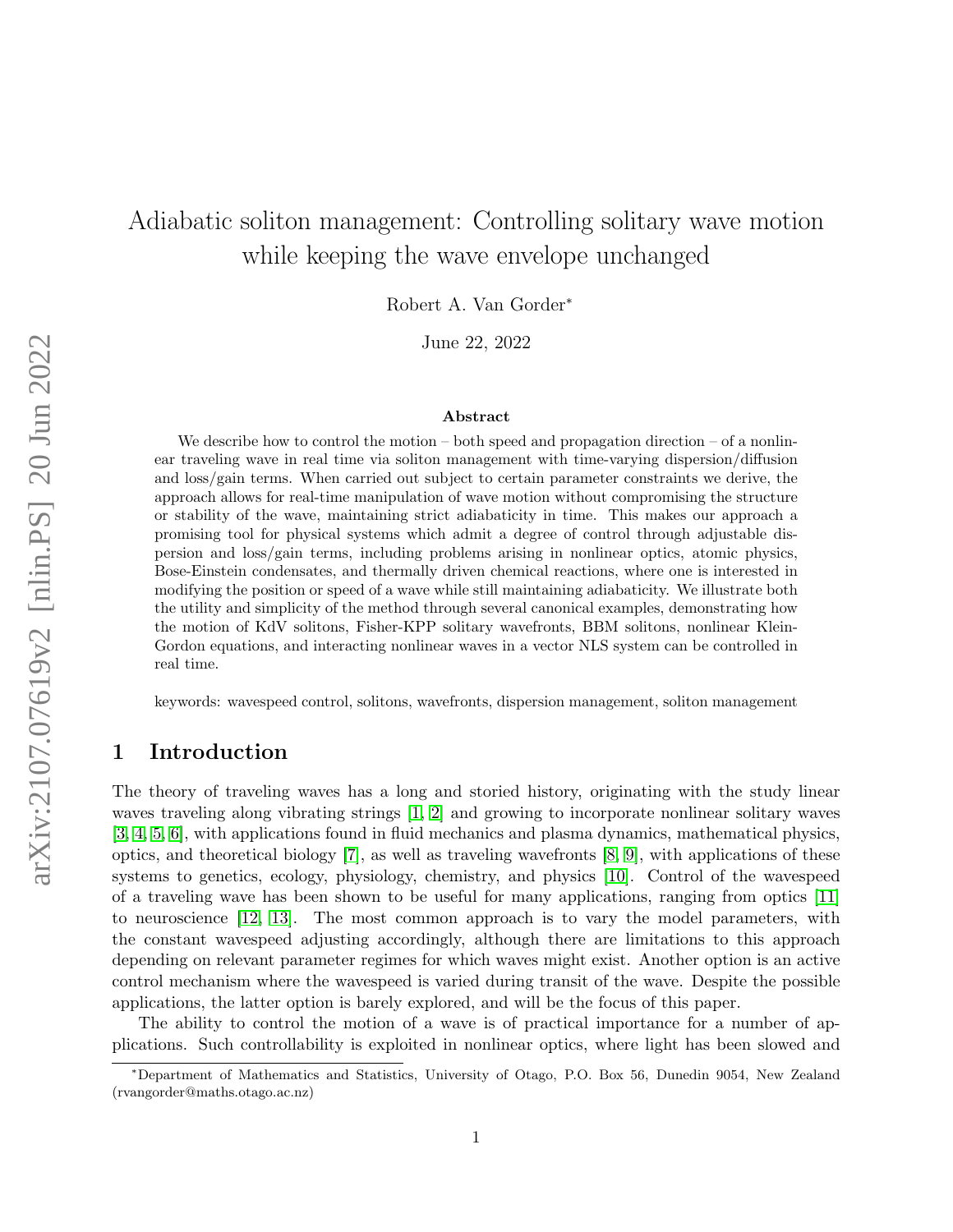even stopped in experiments [\[14,](#page-18-12) [15,](#page-18-13) [16\]](#page-18-14). Controls via dispersion management are frequently employed to modify the structure of optical waves [\[17,](#page-18-15) [18,](#page-19-0) [19\]](#page-19-1) as well as the control of atomic matter waves in Bose-Einstein condensations (BECs) [\[20,](#page-19-2) [21,](#page-19-3) [22\]](#page-19-4). The controlled movement of standing matter waves in a BEC has been explored experimentally [\[23,](#page-19-5) [24\]](#page-19-6) and recently theoretically [\[25\]](#page-19-7), with a matter wave split or moved around the domain under a time-varying external potential. Most of these control mechanisms involve changing the dispersion or loss/gain terms over time or space, and challenges related to keeping this controlled motion adiabatic were discussed in [\[26,](#page-19-8) [25\]](#page-19-7). On the macroscopic scale, reaction-diffusion systems arising in chemistry often have temperature sensitivity, both through reaction rates [\[27,](#page-19-9) [28\]](#page-19-10) and temperature-dependent diffusion [\[29,](#page-19-11) [30\]](#page-19-12). As patterns and waves occur in chemical systems under thermal forcing [\[31,](#page-19-13) [32\]](#page-19-14), dispersion/soliton management via a time-varying temperature profile is yet another potential control mechanism for nonlinear waves.

Soliton management and dispersion management are popular techniques for the modification of nonlinear waves [\[33,](#page-19-15) [17,](#page-18-15) [34,](#page-20-0) [35,](#page-20-1) [36,](#page-20-2) [37\]](#page-20-3), with the approach employing temporal or spatial modification of the dispersion and loss/gain terms, resulting in a non-autonomous problem [\[38\]](#page-20-4). While soliton management is typically applied to problems on unbounded domains, related approaches involving a space or time varying external potential have also been used to modify the structure of matter waves on bounded domains most relevant to experiments [\[39,](#page-20-5) [25\]](#page-19-7). Soliton management is often used to modify stability properties of a wave, making it robust against perturbations and aiding in the stable transmission of the wave. Since soliton management results in a kind of selfsimilar transform of the original wave variables [\[34,](#page-20-0) [35\]](#page-20-1), the amplitude or structure of the wave envelope is often changed when the motion of the wave is modified [\[40\]](#page-20-6); see, for instance, plots in [\[41\]](#page-20-7). Whether or not the wave dynamics remain adiabatic under this similarity transform will depend upon the specific management terms employed. Despite the myriad applications, soliton management was only recently used to modify the speed - rather than just the structure - of a traveling wave, with the method used to slow, stop, or even reverse a solitary wave in the cubic nonlinear Schrödinger (NLS) equation [\[42\]](#page-20-8).

The focus of this Letter is to more generally discuss the utility of wave management for controlling the motion of a traveling wave over time while preserving the shape of the wave (e.g., while maintaining adiabaticity in the strictest sense). We first outline the general method for employing soliton management to control the motion of a traveling wave, arriving at algebraic conditions on the management terms which ensure controllability. The method has three important properties:

- the motion (speed and direction) of the wave may be controlled via any smooth function of time;
- the shape and structure of the wave envelope is preserved during all changes in motion (the approach maintains adiabaticity);
- any nice properties of the equation (integrability/conditional integrability, stability) are preserved during all changes in motion.

Some of these conditions do not appear to be satisfied in other applications of soliton management, or other control strategies for waves we are aware of. In particular, standard applications of soliton management often result in a change in the wave envelope once the control acts on the wave. Other approaches, such as moving a wave with a confining potential, often result in a loss of adiabaticity. Therefore, in this Letter, we show how to obtain general conditions on the dispersion and loss/gain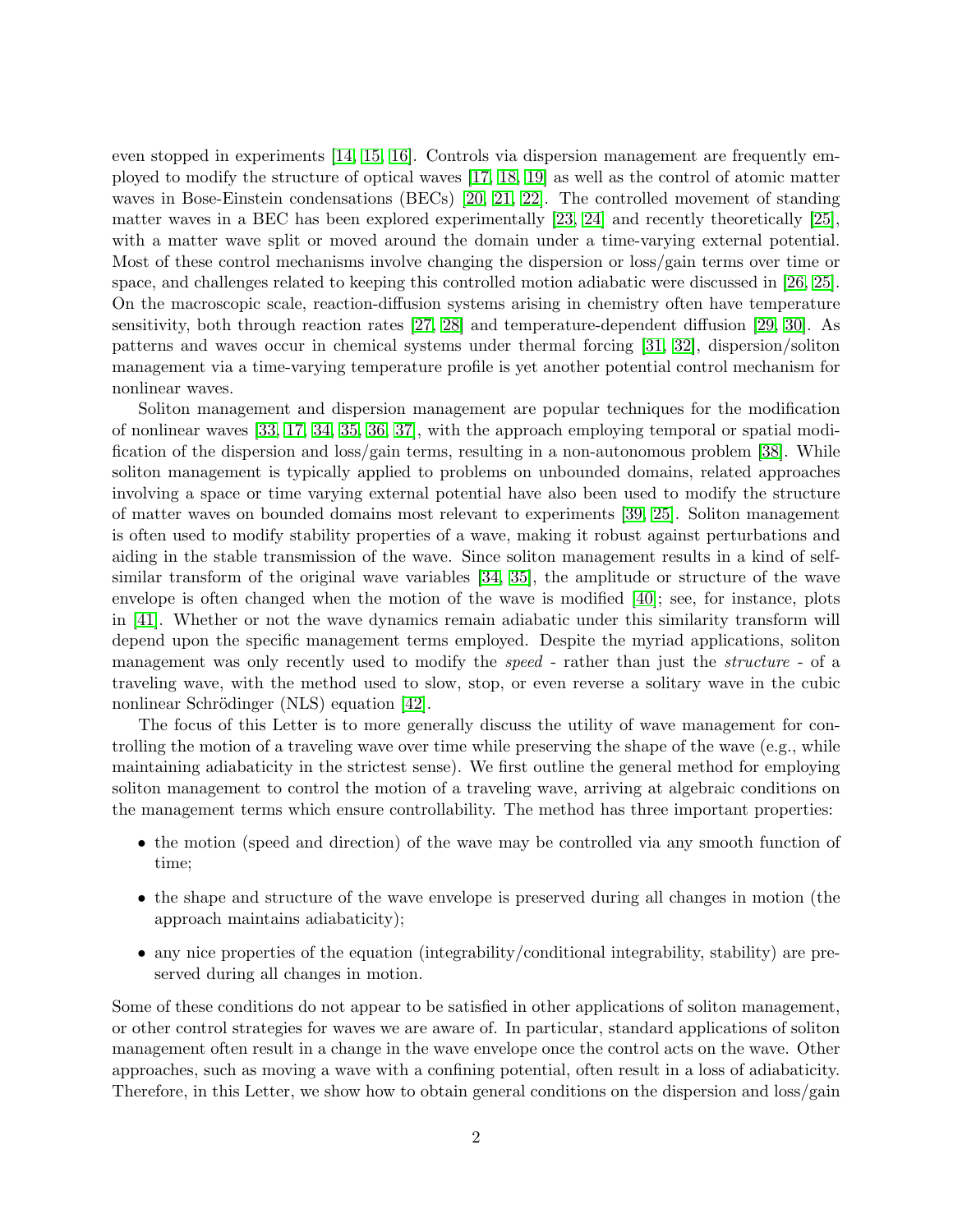parameters allowing for this control; in this way, the soliton management parameters are viewed as control parameters. After describing the method, we then use the approach to control the motion of several specific families of waves: one-solitons, cnoidal wavetrains, and two-solitons under the Korteweg-de Vries (KdV) equation; vector solitons and wavetrains in a coupled NLS system; wavefronts under the Fisher-KPP equation and Lotka-Volterra system; the one-soliton solution of the Benjamin-Bona-Mahony (BBM) equation; and, a dissipative nonlinear Klein-Gordon equation. In all cases, the method of control succeeds in giving the user the ability to control the wave motion in a desired manner, while preserving the structure of the wave, thereby maintaining adiabaticity.

## <span id="page-2-5"></span>2 Wavespeed control via soliton management

To outline the general approach, we start with the autonomous nonlinear partial differential equation

<span id="page-2-0"></span>
$$
\frac{\partial u}{\partial t} + \delta_0 L[u] + \gamma_0 N[u] = 0, \qquad (1)
$$

where L is a differential operator (the dispersion term) on the space  $\mathbb{R}^m$ , and N is a nonlinear differential operator (the gain or loss term), while  $\delta_0$  and  $\gamma_0$  are parameters which control the relative strength of each term. We allow for  $N$  to contain spatial derivatives, although these should generally be lower order than the highest order derivatives in  $L$ . Similarly, we allow  $L$  to be nonlinear, so long as it contains the highest order space derivatives. Assume that the traveling wave transform  $u(\mathbf{x},t) = U(z)$ ,  $z = \mathbf{k} \cdot \mathbf{x} - ct$ , where  $\mathbf{k} \in \mathbb{R}^m$  is a constant vector and  $c \in \mathbb{R}$  is the wavespeed, transforms [\(1\)](#page-2-0) into the form of the ordinary differential equation

<span id="page-2-1"></span>
$$
-c\frac{\mathrm{d}U}{\mathrm{d}z} + \delta_0 \hat{L}[U] + \gamma_0 \hat{N}[U] = 0,\tag{2}
$$

where the hatted operators denote analogues of  $L$  and  $N$  which are evaluated along the wave coordinate, z. If this equation admits a solution  $U(z)$ , then this solution is a traveling wave solution of  $(1)$ . If such a solution to  $(2)$  exists, then the wavespeed is a function of the system parameters; e.g.,  $c = c(\delta_0, \gamma_0)$ . Viewed in terms of an inverse problem, a given wavespeed c may or may not be possible, depending upon the range of  $\delta_0$  and  $\gamma_0$ .

Management of the autonomous equation [\(1\)](#page-2-0) requires that the parameters scaling dispersion and nonlinearity be allowed to vary in time, and the non-autonomous managed analogue of [\(1\)](#page-2-0) reads

<span id="page-2-2"></span>
$$
\frac{\partial u}{\partial t} + \delta(t)L[u] + \gamma(t)N[u] = 0.
$$
\n(3)

To employ soliton management, we choose  $\delta(t)$  and  $\gamma(t)$  so that  $u(\mathbf{x}, t) = U(Z)$  where  $Z = \mathbf{k} \cdot \mathbf{x} - C(t)$ for some differentiable function of time  $C(t)$ . The function U is a solution of the relevant traveling wave ODE with  $z$  replaced by  $Z$ ,

<span id="page-2-4"></span>
$$
-\dot{C}\frac{\mathrm{d}U}{\mathrm{d}Z} + \delta(t)\hat{L}[U] + \gamma(t)\hat{N}[U] = 0,\tag{4}
$$

where  $\dot{C} = \frac{dC}{dt}$  $\frac{dC}{dt}$ . The envelope of the wave, U, is the same as the solution to [\(2\)](#page-2-1), and placing  $u(\mathbf{x}, t) = U(Z)$  into [\(3\)](#page-2-2) results in a coupled system of parameter constraints

<span id="page-2-3"></span>
$$
\mathbf{S}\left(\delta(t),\gamma(t),\dot{C}\right)=0\,,\tag{5}
$$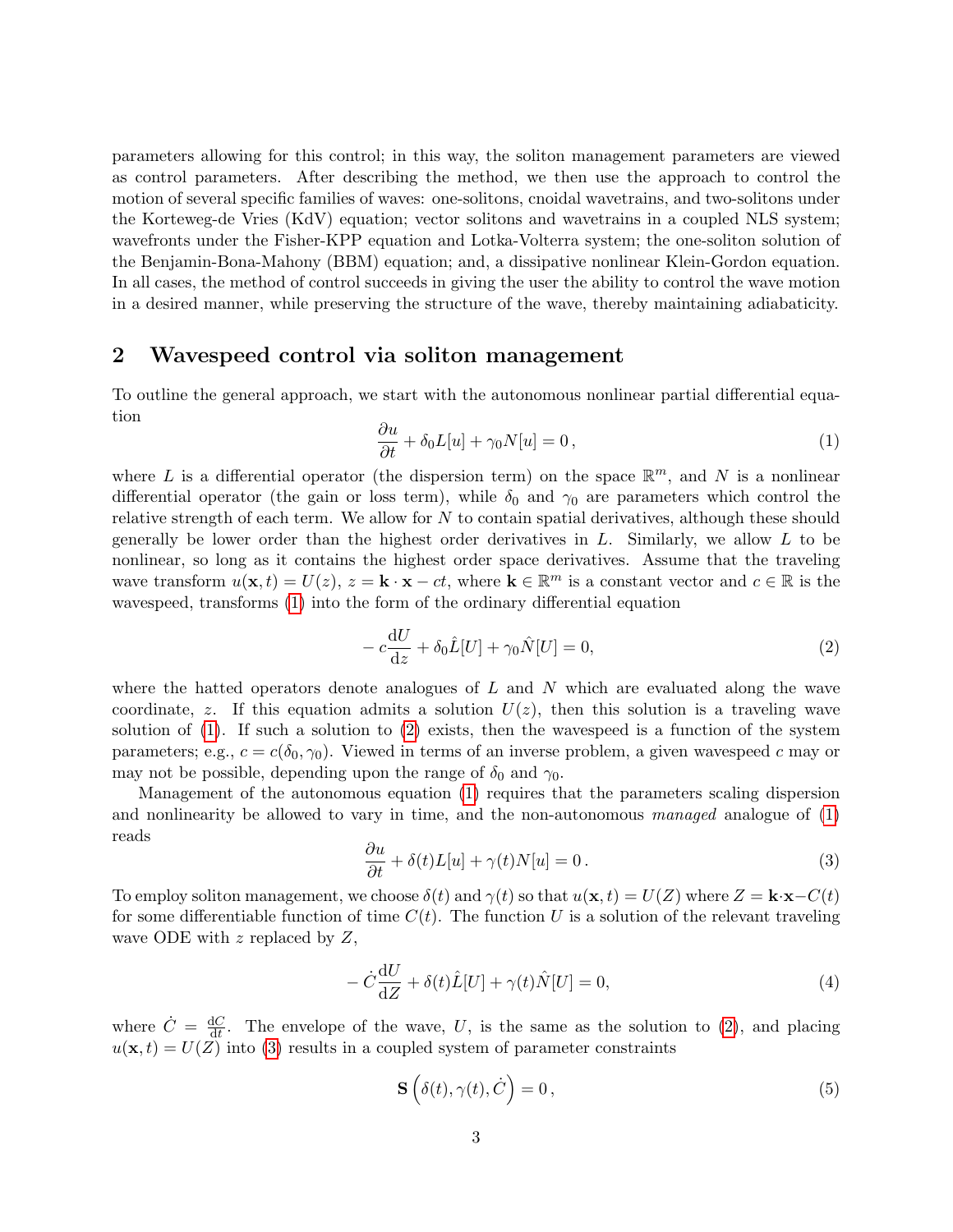and a solution  $u = U(Z)$  to [\(3\)](#page-2-2) exists provided that the system [\(5\)](#page-2-3) admits a solution for  $\delta(t)$  and  $\gamma(t)$ .

We refer to [\(5\)](#page-2-3) as the *constraint system*, as it determines the solvability condition for the management parameters. Although [\(5\)](#page-2-3) is quite general, due to the general form of the PDE specified in [\(3\)](#page-2-2), we can still say quite a lot about the existence of an adequate collection of management parameters. The constraint system [\(5\)](#page-2-3) depends on k and any other parameters present in [\(4\)](#page-2-4). As the functions  $\delta(t)$  and  $\gamma(t)$  are coefficients of the equation [\(4\)](#page-2-4), the constraint system [\(5\)](#page-2-3) is always linear in  $\delta(t)$  and  $\gamma(t)$ , hence the existence of solutions  $\delta(t)$  and  $\gamma(t)$  corresponding to a prescribed  $C(t)$  will depend upon whether the system is full rank. This is true both for scalar equations [\(3\)](#page-2-2) and more general vector systems. The problem of finding optimal soliton management parameters for a given wavespeed profile in time therefore reduces from a complicated nonlinear PDE problem to a much simpler linear algebraic problem, provided that the original autonomous parent problem [\(1\)](#page-2-0) admits a traveling wave solution in the first place. Mathematically, the approach requires that the function  $C(t)$  be at least  $C^1$  in t. This is good enough for any realistic application: since one cannot have an infinite acceleration at any finite time,  $\dot{C}$  must be bounded.

If [\(5\)](#page-2-3) admits a solution, then the non-autonomous managed equation in [\(3\)](#page-2-2) admits the exact solution  $u(x,t) = U(\mathbf{k} \cdot \mathbf{x} - C(t))$ . The envelope U corresponds to the solution of the autonomous equation [\(1\)](#page-2-0), and hence the shape of the wave is unchanged under the control scheme. In this way, the control scheme maintains adiabaticity in the strictest sense. As a consequence, we can view this problem as evolving along a new "managed" timescale,  $\tau = C(t)$ . When  $\delta(t)$  and  $\gamma(t)$  satisfy [\(5\)](#page-2-3), trajectories along the timescale  $\tau$  maintain integrability (or, stability) provided the parent equation  $(1)$  is integrable (stable) in the original timescale t. In other words, for management parameters satisfying [\(5\)](#page-2-3), the non-autonomous managed PDE [\(3\)](#page-2-2) inherits the integrability (stability) properties of the autonomous PDE [\(1\)](#page-2-0).

Assuming management parameters satisfying [\(5\)](#page-2-3) exist, it is natural to explore how to choose  $C(t)$  so that the motion of a given wave is controlled. A choice  $C(t) = c_1 t$  for  $c \neq 0$  a constant will result in a wave with constant wavespeed  $c_1$  in time, as is standard. Suppose one instead desires to change the motion of a wave initially traveling with wavespeed  $c_1$  so that it travels with wavespeed  $c_2 \neq c_1$  after time  $t > T$ . The seemingly obvious choice would be to consider a function of the form  $C(t) = c_1$  for  $t \leq T$  and  $C(t) = c_2$  for  $t > T$ ; yet, this function is not differentiable at  $t = T$ , resulting in a non-physical infinite acceleration. To remedy this, we must mollify the transition between distinct wavespeeds. In order to modify a wave traveling with initial wavespeed  $c_1$  so that it eventually travels with wavespeed  $c_2$ , while keeping the function  $C(t)$  smooth, we remark that any of the following functions will accomplish this goal:

<span id="page-3-0"></span>
$$
C(t) = \frac{c_2 + c_1}{2}(t - T) + \frac{c_2 - c_1}{2}\sqrt{(t - T)^2 + X^2},
$$
\n(6a)

$$
C(t) = \left(\frac{c_2 + c_1}{2} + \frac{c_2 - c_1}{2} \tanh(X(t - T))\right)(t - T),\tag{6b}
$$

$$
C(t) = \frac{c_2 + c_1}{2}(t - T) + \frac{c_2 - c_1}{2X} \log \cosh(X(t - T)).
$$
 (6c)

Each of these functions scales like  $C(t) \sim c_1 t$  for  $t \ll T$ ,  $C(t) \sim c_2 t$  for  $t \gg T$ , and remains smooth for all time. The constants  $T \in \mathbb{R}$  and  $X > 0$  determine the time and sharpness of the change in motion. Of course, the choice of  $C(t)$  is not unique, with many other examples possible.

For all of the functions in [\(6\)](#page-3-0), the agreement with a fixed wavespeed of either  $c_1$  or  $c_2$  is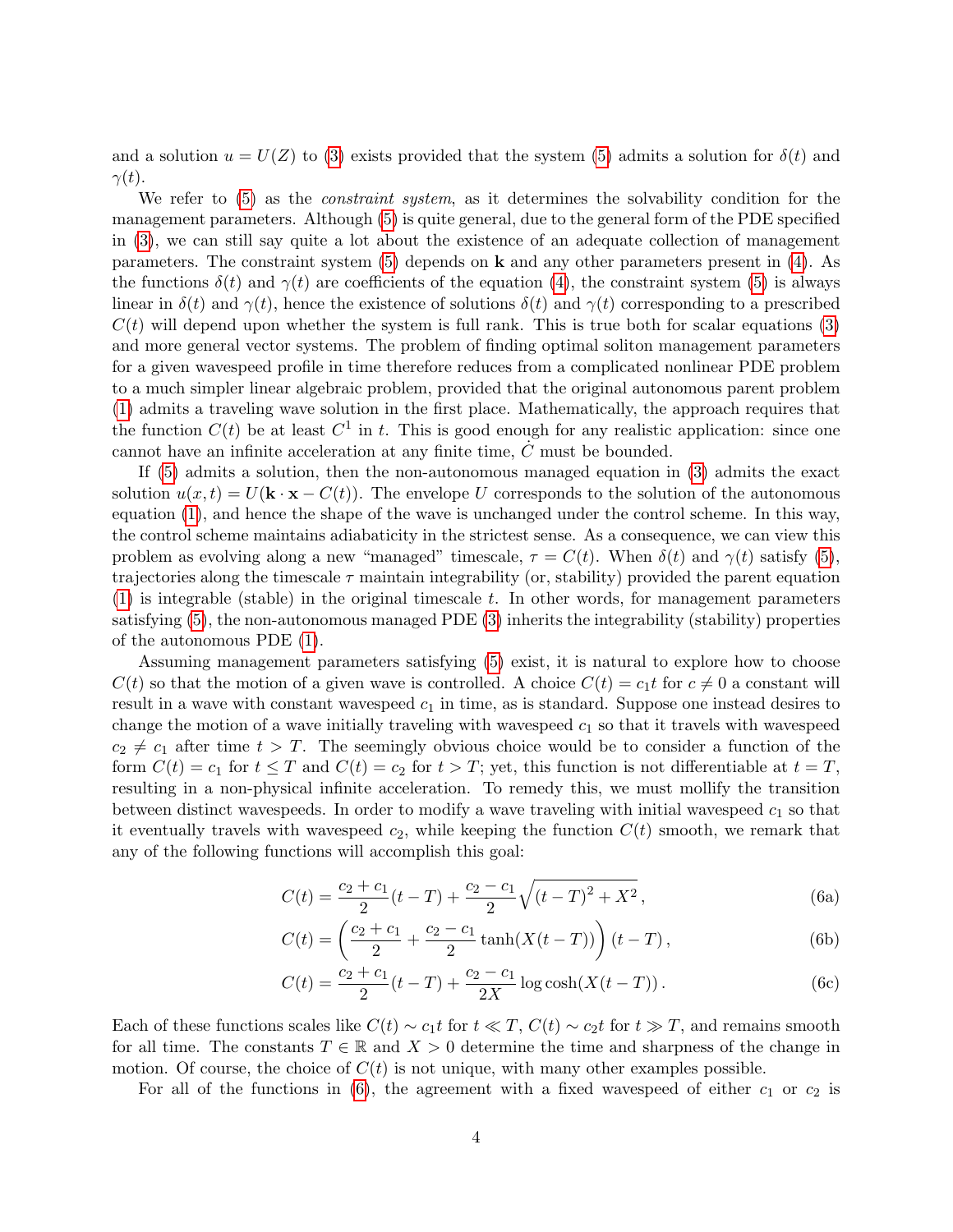asymptotic, yet in specific applications to experiments it will likely be more desirable to transition between wavespeeds over a finite time interval. Taking our motivation from bump functions which are smooth yet compactly supported, consider the transition function

$$
\mathcal{B}(X,\tau) = \left\{1 + \exp\left(\frac{1}{\tau} - \frac{1}{X-\tau}\right)\right\}^{-1},\tag{7}
$$

which is valid for  $\tau \in (0, X)$  and  $X > 0$ . This transition function allows us to switch between two distinct behaviors smoothly, with the duration of the transition being given by the parameter  $X > 0$ . Then, a control scheme which transitions between n distinct behaviors  $C_1(t), C_2(t), \ldots, C_n(t)$ in time with the  $n-1$  transitions starting at  $t = T_1, T_2, \ldots, T_{n-1}$  is given by

<span id="page-4-0"></span>
$$
C_1(t), \text{ for } t \leq T_1,
$$
  
\n
$$
C_1(t) + \mathcal{B}(X_1, t - T_1) (C_2(t) - C_1(t)),
$$
  
\nfor  $T_1 < t < T_1 + X_1,$   
\n
$$
\vdots
$$
  
\n
$$
C_k(t), \text{ for } T_{k-1} + X_{k-1} \leq t \leq T_k,
$$
  
\n
$$
C(t) = \begin{cases} \nC_k(t), & \text{for } T_{k-1} + X_{k-1} \leq t \leq T_k, \\ \nC_k(t) + \mathcal{B}(X_k, t - T_k) (C_{k+1}(t) - C_k(t)), \\ \n\text{for } T_k < t \leq T_k + X_k, \\ \nC_{k+1}(t), & \text{for } T_k + X_k \leq t \leq T_{k+1}, \\ \n\vdots \\ \nC_{n-1}(t), & \text{for } T_{n-2} + X_{n-2} \leq t \leq T_{n-1}, \\ \nC_{n-1}(t) + \mathcal{B}(X_{n-1}, t - T_{n-1}) (C_n(t) - C_{n-1}(t)), \\ \n\text{for } T_{n-1} < t \leq T_{n-1} + X_{n-1}, \\ \nC_n(t), & \text{for } t \geq T_{n-1} + X_{n-1}. \n\end{cases} \tag{8}
$$

Here we have allowed for distinct transition intervals of length  $X_1, X_2, \ldots, X_{n-1} > 0$ , although for many applications it may be simpler to take the same transition time between each distinct behavior (e.g.,  $X_1 = X_2 = \cdots = X_{n-1} = X$ , for some  $X > 0$ ). As the function  $C(t)$  described in [\(8\)](#page-4-0) is smooth, it is differentiable, and hence can be used in the constraint system [\(5\)](#page-2-3).

Assume one has an existing autonomous nonlinear wave one wishes to control the motion of. Our recipe for controlling the motion of a nonlinear wave can then be summarized as follows:

- 1. Extract the wave envelope from the autonomous seed equation [\(2\)](#page-2-1).
- 2. Replace the constant wavespeed term ct in the wave envelope found in Step 1 with a desired wavespeed profile  $C(t)$ .
- 3. Obtain and then solve the constraint equation [\(5\)](#page-2-3) for the soliton management parameters in terms of  $C(t)$ .
- 4. Solve [\(3\)](#page-2-2) using the management parameters found in Step 3 to obtain the controlled wave.

Having outlined the general method and recipe for controlling the motion of a wave while keeping its form intact, we now move on to considering several specific examples to illustrate the general method.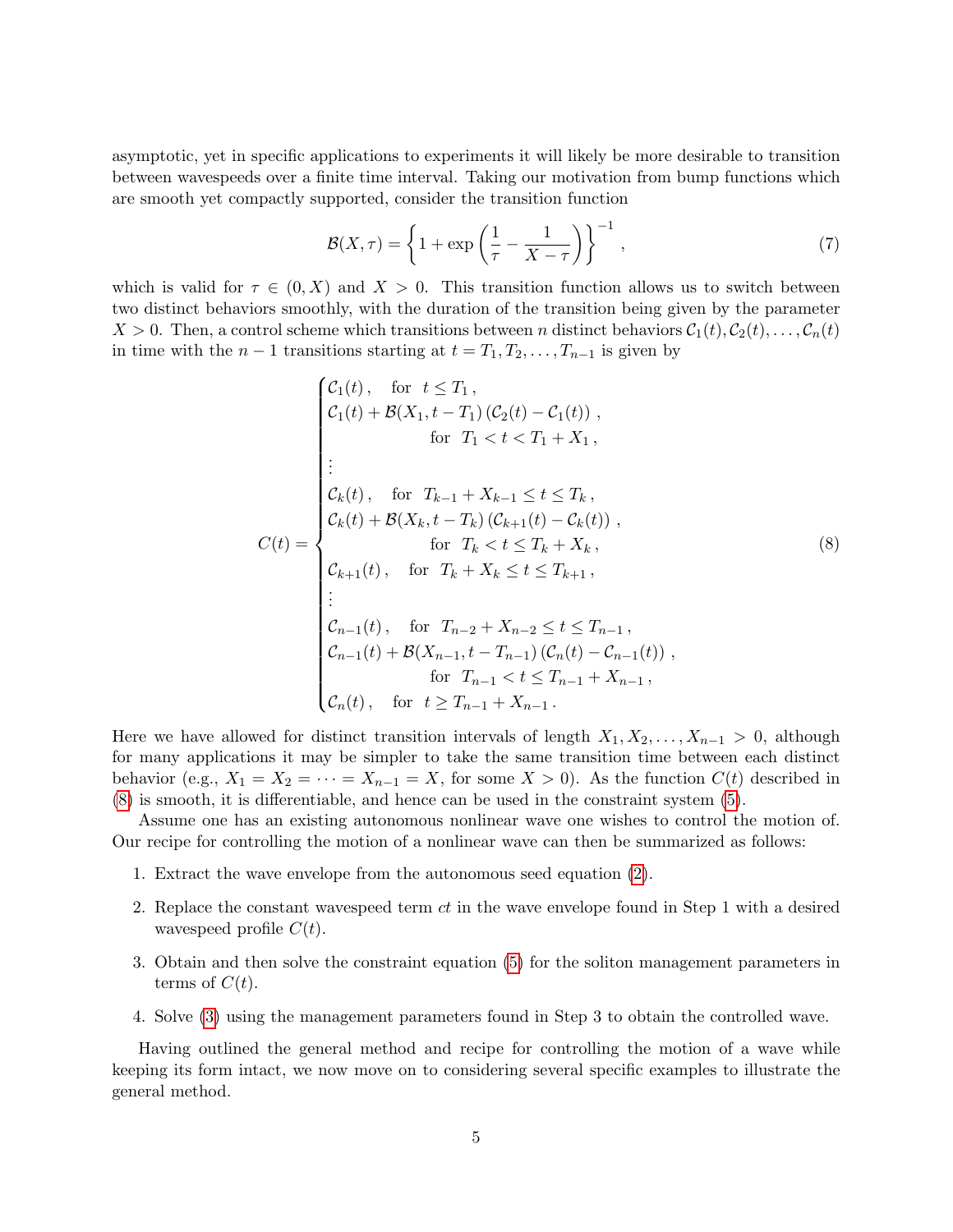# 3 Control of the KdV equation

We first demonstrate the control technique using the Korteweg-de Vries (KdV) equation [\[5,](#page-18-3) [6\]](#page-18-4), which admits the soliton solution  $u(x,t) = \frac{1}{2}$ sech<sup>2</sup>  $\left(\frac{x-t+x_0}{2}\right)$ , where  $x_0$  is a constant which selects the location of the peak at  $t = 0$  [\[43\]](#page-20-9). Consider the managed KdV equation

<span id="page-5-1"></span>
$$
\frac{\partial u}{\partial t} + \delta(t) \frac{\partial^3 u}{\partial x^3} + 6\gamma(t)u \frac{\partial u}{\partial x} = 0.
$$
\n(9)

Choosing  $u(x, t) = U(Z)$ ,  $Z = x - C(t) + x_0$ , we have

<span id="page-5-4"></span>
$$
-\dot{C}\frac{dU}{dZ} + \delta(t)\frac{d^3U}{dZ^3} + 6\gamma(t)U\frac{dU}{dZ} = 0.
$$
\n(10)

The constraint system [\(5\)](#page-2-3) comprises  $\dot{C} = \delta(t)$ ,  $\dot{C} = \gamma(t)$ , so we choose the management parameters

<span id="page-5-0"></span>
$$
\delta(t) = \gamma(t) = \dot{C}(t). \tag{11}
$$

Under [\(11\)](#page-5-0), we find that [\(9\)](#page-5-1) has the managed solution

<span id="page-5-2"></span>
$$
u(x,t) = \frac{1}{2} \text{ sech}^2 \left( \frac{x - C(t) + x_0}{2} \right).
$$
 (12)

To illustrate the approach, we plot the exact solution [\(12\)](#page-5-2) in Fig. [1](#page-6-0) under four different control strategies for either slowing, stopping, or reversing the KdV soliton. As the managed KdV equation remains integrable, these solutions inherit the stability of the standard KdV soliton and hence are robust.

In addition to solitary waves and wavefronts, periodic wave trains are also controllable under the management technique. Cnoidal wave solutions, involving the Jacobi elliptic function cn, were known even to Korteweg and deVries [\[6\]](#page-18-4) and have been studied in a number of subsequent works [\[44,](#page-20-10) [45\]](#page-20-11). Consider again the managed form of the KdV equation, and consider a solution of the form

<span id="page-5-3"></span>
$$
u(x,t) = \frac{1}{2} \text{cn}^2 \left(\frac{Z}{2}, \kappa\right),\tag{13}
$$

where the parameter  $0 < \kappa < 1$  determines the period and structure of the cnoidal wave. Using [\(13\)](#page-5-3) in [\(10\)](#page-5-4), we find

$$
3\left(\kappa^2\delta(t) - \gamma(t)\right)\operatorname{sn}^2\left(\frac{Z}{2}, \kappa\right) + 3\gamma(t) - \left(1 + \kappa^2\right)\delta(t) - \frac{\mathrm{d}C}{\mathrm{d}t} = 0\,,\tag{14}
$$

hence the constraint system [\(5\)](#page-2-3) becomes

$$
\kappa^2 \delta(t) - \gamma(t) = 0, \quad 3\gamma(t) - \left(1 + \kappa^2\right)\delta(t) - \frac{\mathrm{d}C}{\mathrm{d}t} = 0. \tag{15}
$$

Taking the management parameters to be

<span id="page-5-5"></span>
$$
\delta(t) = \frac{1}{(2\kappa^2 - 1)} \frac{\mathrm{d}C}{\mathrm{d}t}, \quad \gamma(t) = \frac{\kappa^2}{(2\kappa^2 - 1)} \frac{\mathrm{d}C}{\mathrm{d}t},\tag{16}
$$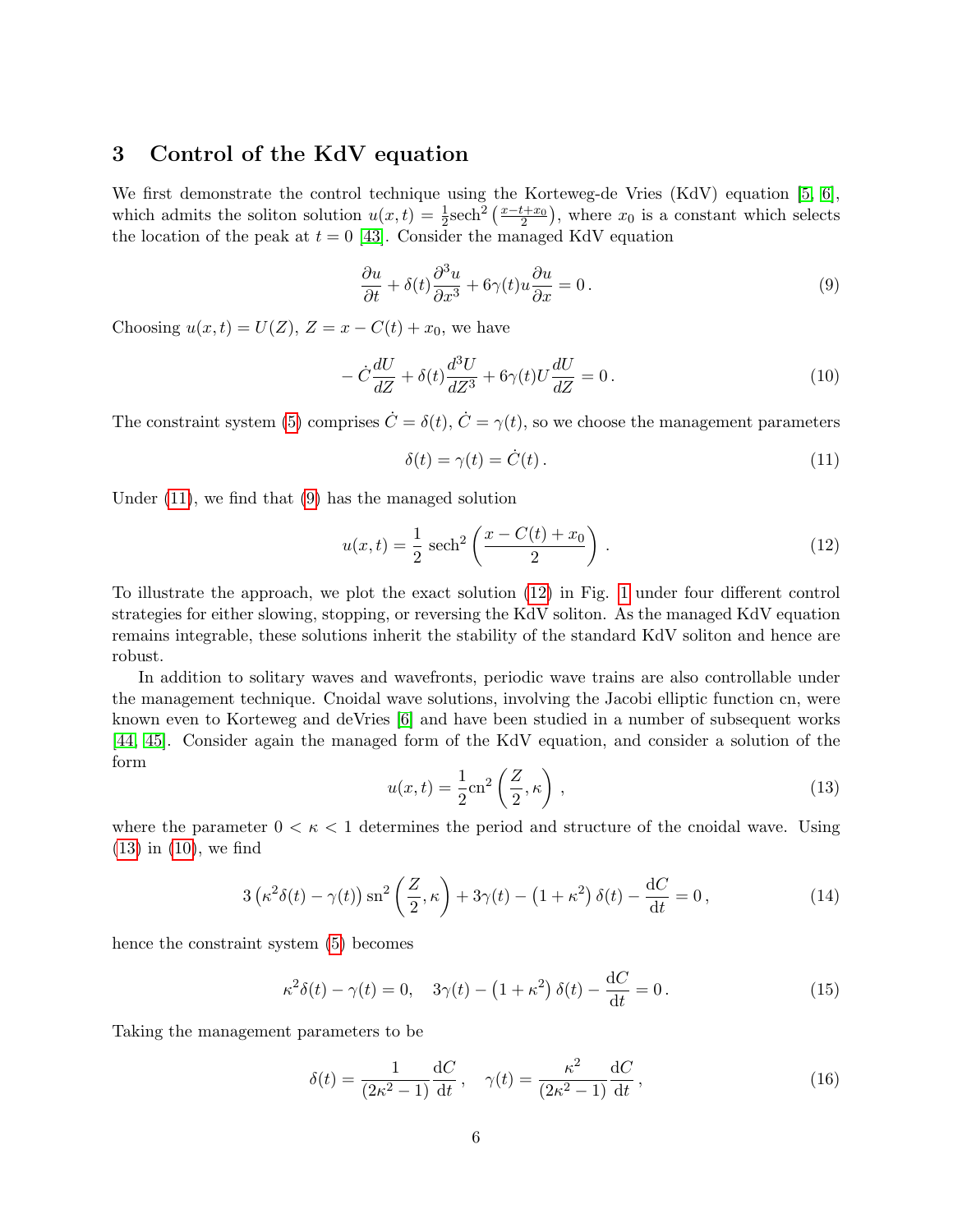

<span id="page-6-0"></span> $c_1(t-T)$ ,  $C_2(t) = c_2(t-T)$ , and  $T_1 = T$  giving one transition between two behaviours in (a,b,c) and  $n = 3$ ,  $C_1(t) = c_1(t - T_1)$ ,  $C_2(t) = 0$ ,  $C_3(t) = c_2(t - T_2 - 2X)$  giving two transitions between three behaviours in (d). In particular, we choose (a)  $c_1 = 1$ ,  $c_2 = 2$ , (b)  $c_1 = 1$ ,  $c_2 = 0$ , (c)  $c_1 = 1, c_2 = -1$  all with a transition at  $T = 5$ , and transition interval of size  $X = 0.1$ . These correspond to cases where the solitary wave is sped up  $(c_2 > c_1)$ , stopped  $(c_2 = 0)$ , and reversed  $(\text{sgn}(c_2) = -\text{sgn}(c_1))$  beyond time  $t = T = 5$ . For (d), we take  $c_1 = c_2 = 1$  with  $T_1 = 0, T_2 = 5$ ,  $X = 0.1$ . The wave is stopped at  $t = 0$  for a duration of 5 time units, before moving along with its original wavespeed. For each management choice (a-d) we plot the managed KdV solitary wave [\(12\)](#page-5-2) over space interval  $x \in [-10, 10]$  and indicated time interval. The color scale ranges from dark blue (value of 0) to white (maximal value) on this and subsequent figures; white regions comprise the cores of respective solitary waves.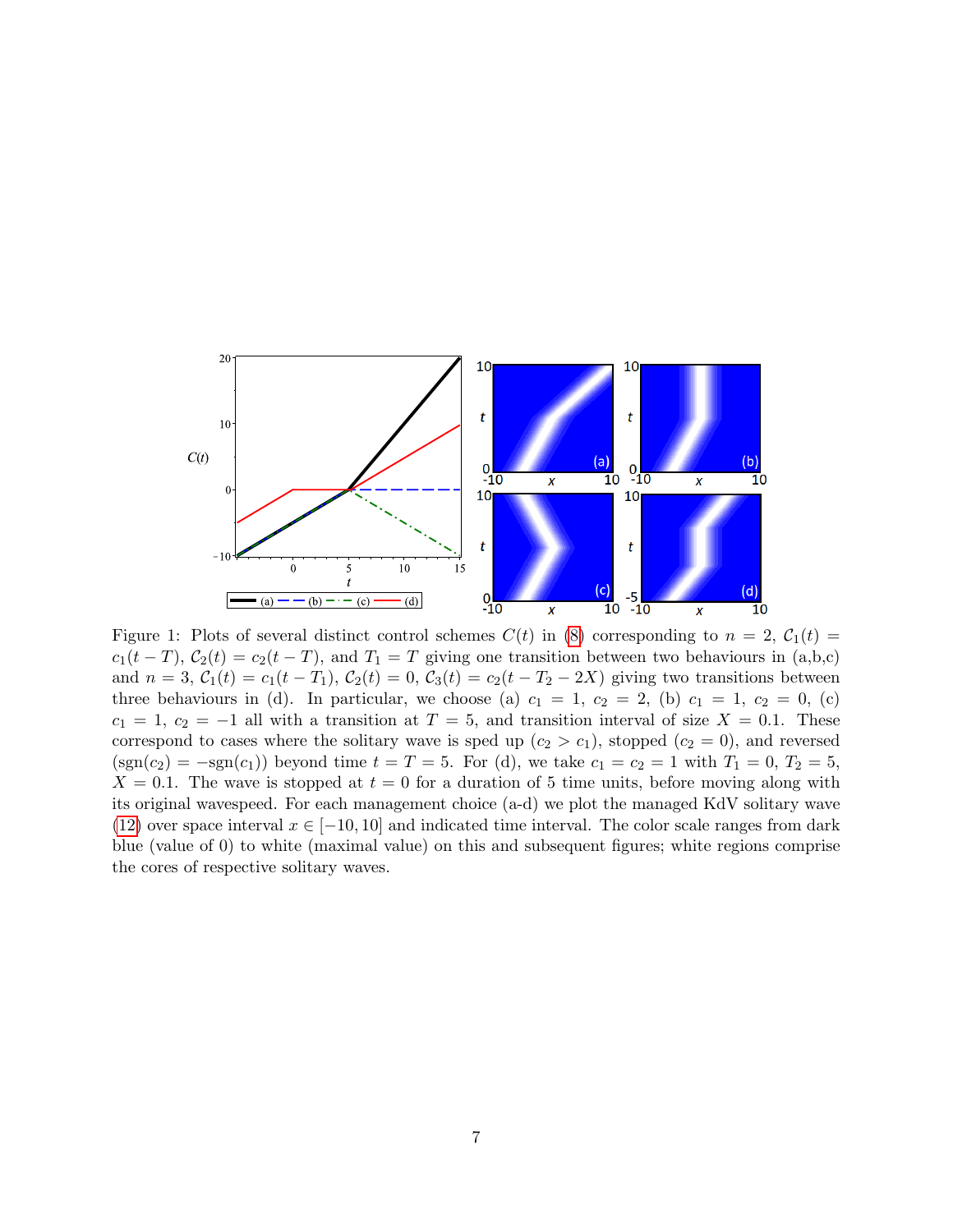for  $0 < \kappa < 1, \kappa \neq \pm 1/$ √ 2, we find that the managed KdV equation has the exact solution

<span id="page-7-0"></span>
$$
u(x,t) = \frac{1}{2}cn^2 \left( \frac{x - C(t) + x_0}{2}, \kappa \right).
$$
 (17)

In the limit  $\kappa \to 1^-$ , the solution [\(17\)](#page-7-0) is equal to the soliton solution [\(12\)](#page-5-2), and in this limit the management parameters [\(16\)](#page-5-5) reduce to those in [\(11\)](#page-5-0). Note that the case where  $\kappa = \pm 1/\sqrt{2}$ gives only a standing wavetrain, even for the autonomous problem. As such, the wavetrain is not controllable since only a stationary wave rather than a traveling wave exists for the autonomous problem. This is therefore not a direct failing of the management technique, but simply a result of the non-existence of a traveling wave solution to the autonomous problem.

In addition to the one-soliton and cnoidal wavetrains, it is also possible to study soliton interactions using our method. Suppose one wishes to slow the interaction of two or more solitons. To model soliton-soliton interactions under the KdV equation, we consider the two-soliton solution [\[46,](#page-20-12) [47\]](#page-20-13). Going through the standard derivations using the managed form of the KdV equation [\(9\)](#page-5-1), we find that the managed two-soliton solution

$$
u(x,t) = 12 \frac{3 + 4\cosh\left(2[x - 4C(t)] + \cosh\left(4[x - 16C(t)]\right)\right)}{\left(3\cosh\left(x - 28C(t)\right) + \cosh^3\left(3[x - 9C(t)]\right)\right)^2}
$$
(18)

exists provided the management parameters again satisfy [\(11\)](#page-5-0). We plot one example of a managed two-soliton interaction in Fig. [2.](#page-8-0) We show that management can be used to prolong the interaction of the solitons, keeping both solitons together when they would normally separate after collision. After one time unit, the solitons are finally allowed to go on their way, and they move the same as standard un-managed solitons after an interaction, as if they were never modified in the first place.

Having shown the utility of our approach to soliton management for controlling various solutions of the KdV equation, it is of course natural to wonder if our conditions [\(11\)](#page-5-0) on the management parameters can be relaxed. We show an example of what happens when management parameters do not obey the system [\(5\)](#page-2-3) in Fig. [3,](#page-9-0) where the dispersion and loss/gain parameters are out of sync by one time unit. The solution is obtained numerically via the finite element method software FLEX PDE [\[48\]](#page-20-14). The temporary mismatch in the parameters results in the gradual destruction of the one-soliton, and the soliton continues to collapse and radiate mass even after the two parameters come into alignment again; by this point, the damage has been done. This example demonstrates why it is essential to use our approach outlined in Sec. [2.](#page-2-5) Although the approach we outline is quite simple, it is powerful, and ad hoc selection of management parameters ignoring our approach will most likely end in failure of adiabaticity.

#### 4 Control of vector wave systems

It is a straightforward matter to extend our approach for controlling wave motion to systems of two or more equations. In this setting, the quantities  $u, L, N$  in [\(1\)](#page-2-0) and [\(3\)](#page-2-2) are viewed as vectors, with  $\delta$  and  $\gamma$  viewed as diagonal matrices. The entire procedure will be the same, with the constraint system [\(5\)](#page-2-3) involving all entries of  $\delta$  and  $\gamma$ , along with derivatives of C. As an example, consider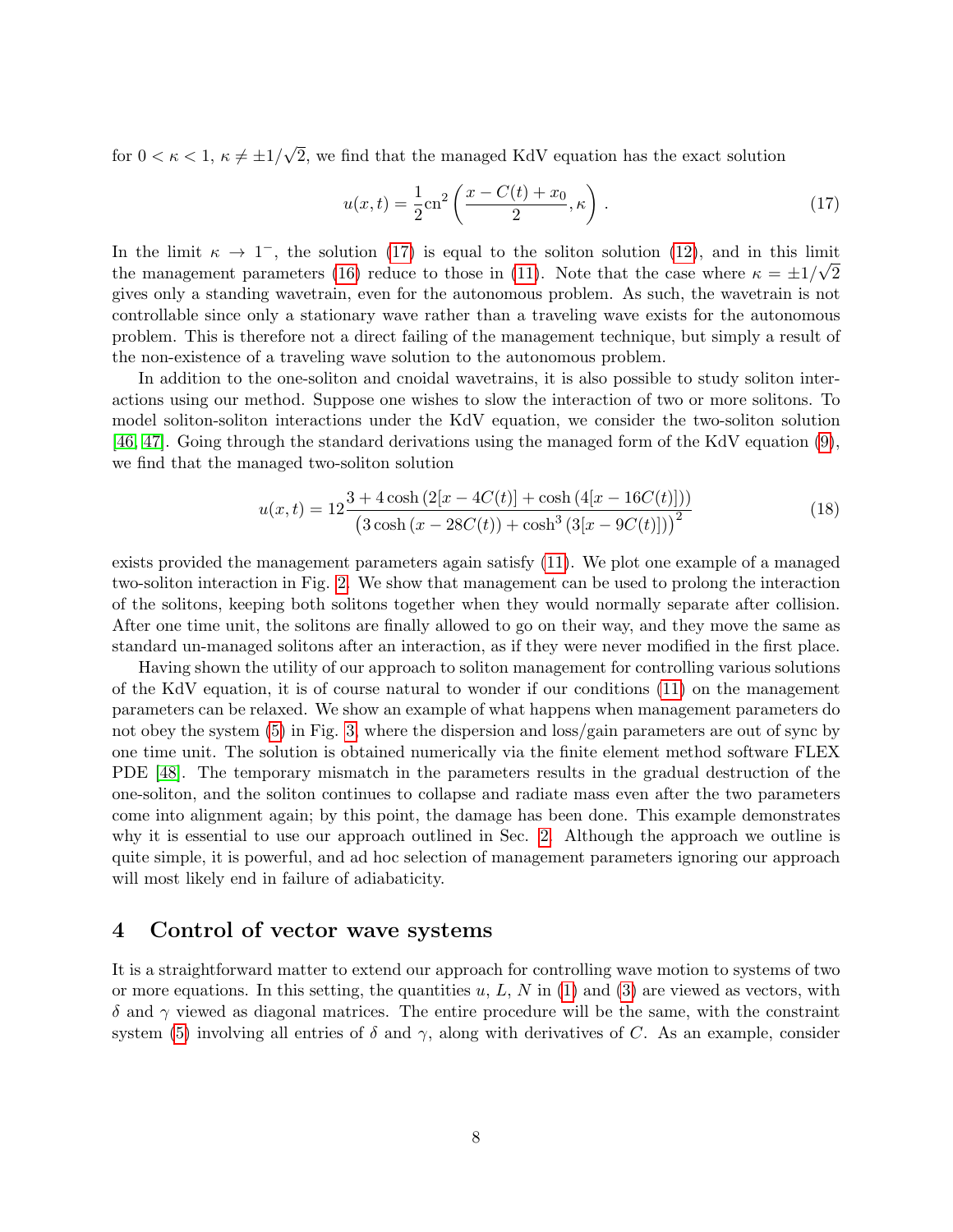

<span id="page-8-0"></span>Figure 2: Plot of the standard (left) and managed (right) two-soliton solution of the KdV equation. We choose a management technique [\(8\)](#page-4-0) which freezes the motion of the solitons for one time unit starting at  $t = 0$ , taking  $c_1 = c_2 = 1$ ,  $T_1 = 0$ ,  $T_2 = 1$ , and  $X = 0.1$ . We plot time snapshots of the solutions over space: from top to bottom, we plot each of the solutions at times  $t =$  $-0.5, -0.2, 0, 0.2, 0.5, 1.0, 1.5, 2.0$ . The result of the management is that the managed soliton retains the one-hump configuration for one time unit before the two solitons separate. After separation, the solitons proceed with their separate motion (as standard), and are undisturbed due to the management.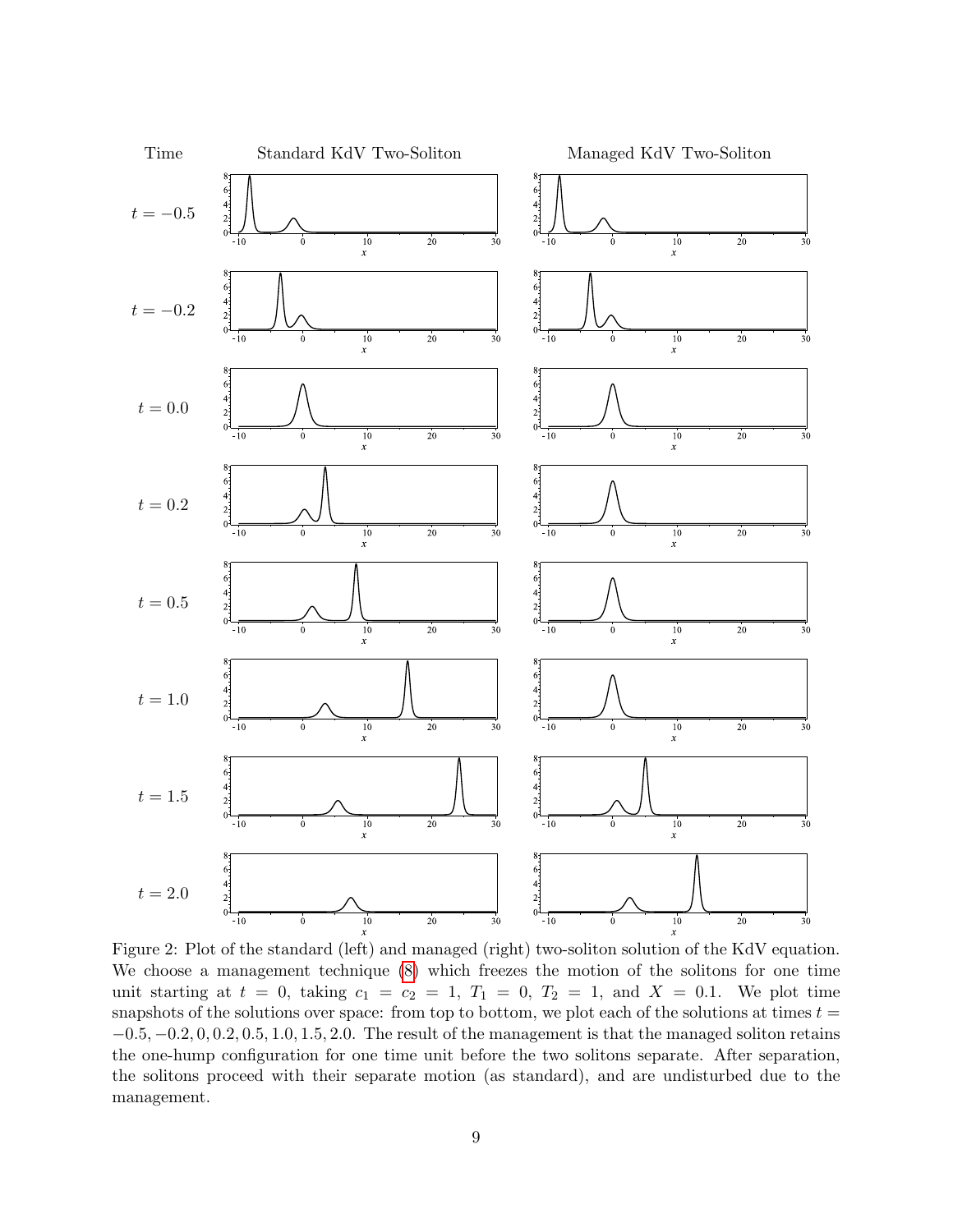

<span id="page-9-0"></span>Figure 3: Failure of KdV soliton to remain adiabatic in light of "bad" management parameters not satisfying [\(5\)](#page-2-3). The choice of soliton management parameters which do not satisfy the constraint system [\(5\)](#page-2-3) results in failure of the approach, leading to non-adiabatic evolution which distorts the wave envelope leading to radiation of mass from the primary wave. We choose the managed KdV equation [\(9\)](#page-5-1) with management parameters  $\delta(t) = 1 + \exp(-(t-10)^2)$  and  $\gamma(t) = 1 + \exp(-(t-11)^2)$ , which are incompatible with  $(11)$ . Although the management parameters are out of sync for only a brief time, the damage is done, and the shed mass radiates away from the core of the soliton.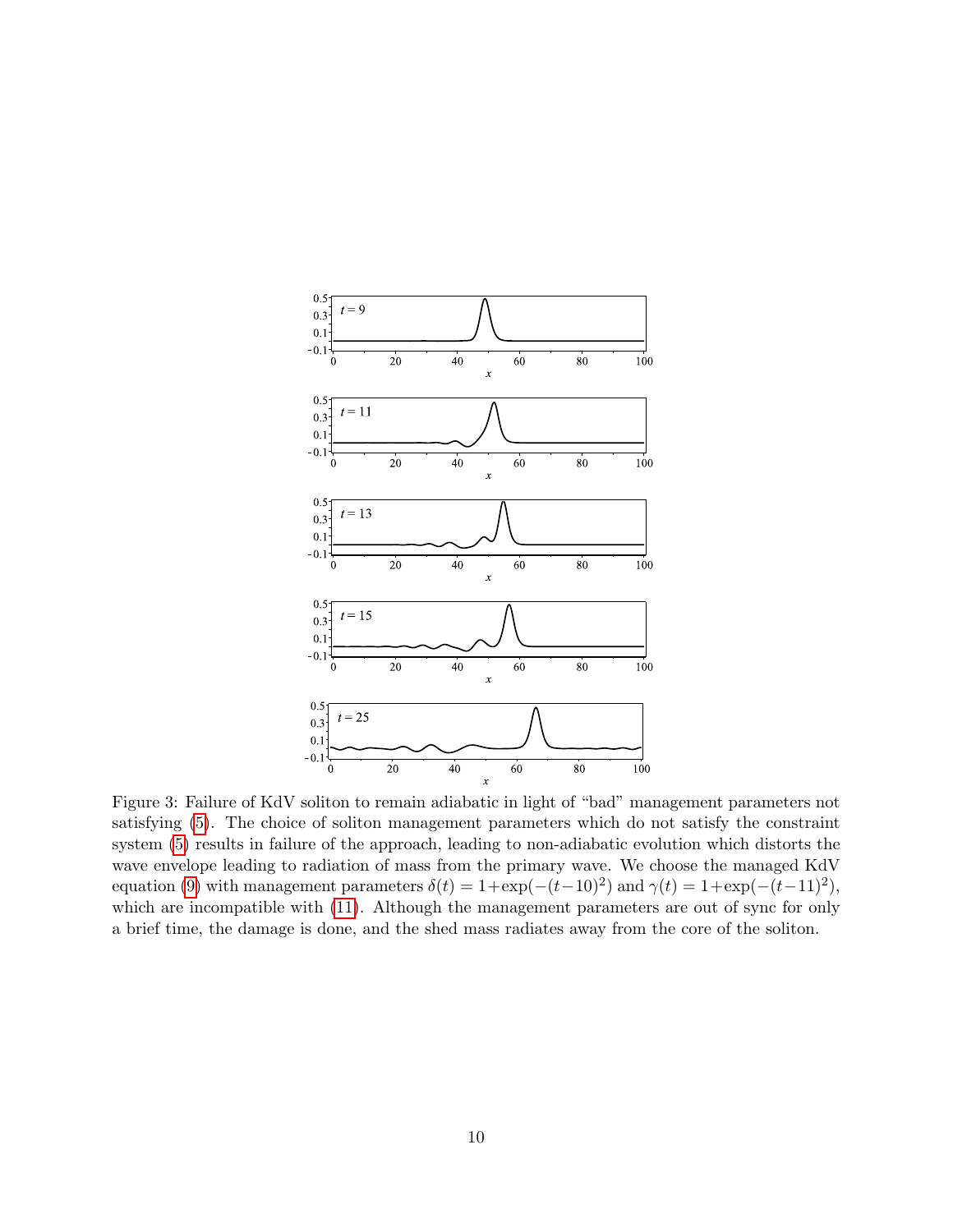the managed coupled NLS system

<span id="page-10-1"></span>
$$
i\frac{\partial u_1}{\partial t} + \delta_1(t)\frac{\partial^2 u_1}{\partial x^2} + \gamma_1(t)\left(|u_1|^2 + \alpha |u_2|^2\right)u_1 = 0,
$$
  
\n
$$
i\frac{\partial u_2}{\partial t} + \delta_2(t)\frac{\partial^2 u_2}{\partial x^2} + \gamma_2(t)\left(\beta |u_1|^2 + |u_2|^2\right)u_2 = 0,
$$
\n(19)

where  $0 < \alpha, \beta < 1$  are cross-phase modulation parameters. Systems of this form are known to permit vector solitons in the autonomous case, with bright-bright, dark-dark, or bright-dark pairs possible [\[49,](#page-20-15) [50,](#page-20-16) [51\]](#page-20-17). Considering bright-dark vector solutions of the form  $u_1 = \exp(i[x \Omega_1(t)$ )sech $(Z)$ ,  $u_2 = \exp(i[x - \Omega_2(t)]) \tanh(Z)$ , we obtain the constraint system  $\dot{\Omega}_1 + \gamma_1 = 2\delta_1$ ,  $\dot{\Omega}_2 + \beta \gamma_2 = 3\delta_2, \ \dot{C} = 2\delta_1, \ \dot{\dot{C}} = 2\delta_2, \ (1 - \alpha)\gamma_1 = 2\delta_1, \ (1 - \beta)\gamma_2 = -2\delta_2.$  Solving this system of six equations assuming  $\alpha \neq 1$  and  $\beta \neq 1$ , we obtain the management parameters

$$
\delta_1 = \delta_2 = \frac{1}{2}\dot{C}, \ \gamma_1 = \frac{1}{1-\alpha}\dot{C}, \ \gamma_2 = -\frac{1}{1-\beta}\dot{C}, \tag{20}
$$

as well as the time-varying spectral parameters

<span id="page-10-0"></span>
$$
\Omega_1 = -\frac{\alpha}{1-\alpha}C, \quad \Omega_2 = \frac{3-\beta}{2(1-\beta)}C,\tag{21}
$$

resulting in the managed bright-dark soliton pair

$$
u_1(x,t) = \exp\left(i\left[x + \frac{\alpha C(t)}{1-\alpha}\right]\right) \operatorname{sech}(x - C(t) + x_0),
$$
  

$$
u_2(x,t) = \exp\left(i\left[x - \frac{(3-\beta)C(t)}{2(1-\beta)}\right]\right) \tanh(x - C(t) + x_0).
$$
 (22)

We plot solutions [\(22\)](#page-10-0) under two types of wavespeed controls – one with the motion of the waves reversed, and one with a periodic back-and-forth motion – in Fig.  $4(a,b)$ .

In addition to solitary waves and wavefronts, periodic wavetrains are also controllable under soliton management. Cnoidal waves exist for the NLS equation [\[52,](#page-21-0) [53,](#page-21-1) [54\]](#page-21-2), motivating us to consider managed vector wavetrain solutions to [\(19\)](#page-10-1). We consider cnoidal-snoidal vector solutions of the form  $u_1 = \exp(i[x - \Omega_1(t)])\operatorname{cn}(Z, \kappa), u_2 = \exp(i[x - \Omega_2(t)])\operatorname{sn}(Z, \kappa),$  where cn and sn denote the respective Jacobi sine and cosine elliptic functions, while  $0 \leq \kappa^2 \leq 1$  denotes the elliptic modulus. We obtain the constraint system  $\dot{\Omega}_1 + \gamma_1 = 2\delta_1$ ,  $\dot{\Omega}_2 + \beta\gamma_2 = (2 + \kappa^2)\delta_2$ ,  $\dot{C} = 2\delta_1$ ,  $\dot{C} = 2\delta_2$ ,  $(1-\alpha)\gamma_1 = 2\kappa^2\delta_1$ ,  $(1-\beta)\gamma_2 = -2\kappa^2\delta_2$ , and upon solving this system we find the management and spectral parameters

<span id="page-10-2"></span>
$$
\delta_1 = \delta_2 = \frac{1}{2}\dot{C}, \ \gamma_1 = \frac{\kappa^2}{1 - \alpha}\dot{C}, \ \gamma_2 = -\frac{\kappa^2}{1 - \beta}\dot{C}, \n\Omega_1 = -\frac{\alpha - (1 - \kappa^2)}{1 - \alpha}C, \ \Omega_2 = \frac{2 + \kappa - (2 - \kappa)\beta}{2(1 - \beta)}C.
$$
\n(23)

The managed vector wavetrains then take the form

$$
u_1(x,t) = \exp\left\{i\left[x + \frac{\alpha - (1 - \kappa^2)}{1 - \alpha}C\right]\right\} \operatorname{cn}(x - C + x_0, \kappa),
$$
  

$$
u_2(x,t) = \exp\left\{i\left[x - \frac{2 + \kappa - (2 - \kappa)\beta}{2(1 - \beta)}C\right]\right\} \operatorname{sn}(x - C + x_0, \kappa).
$$
 (24)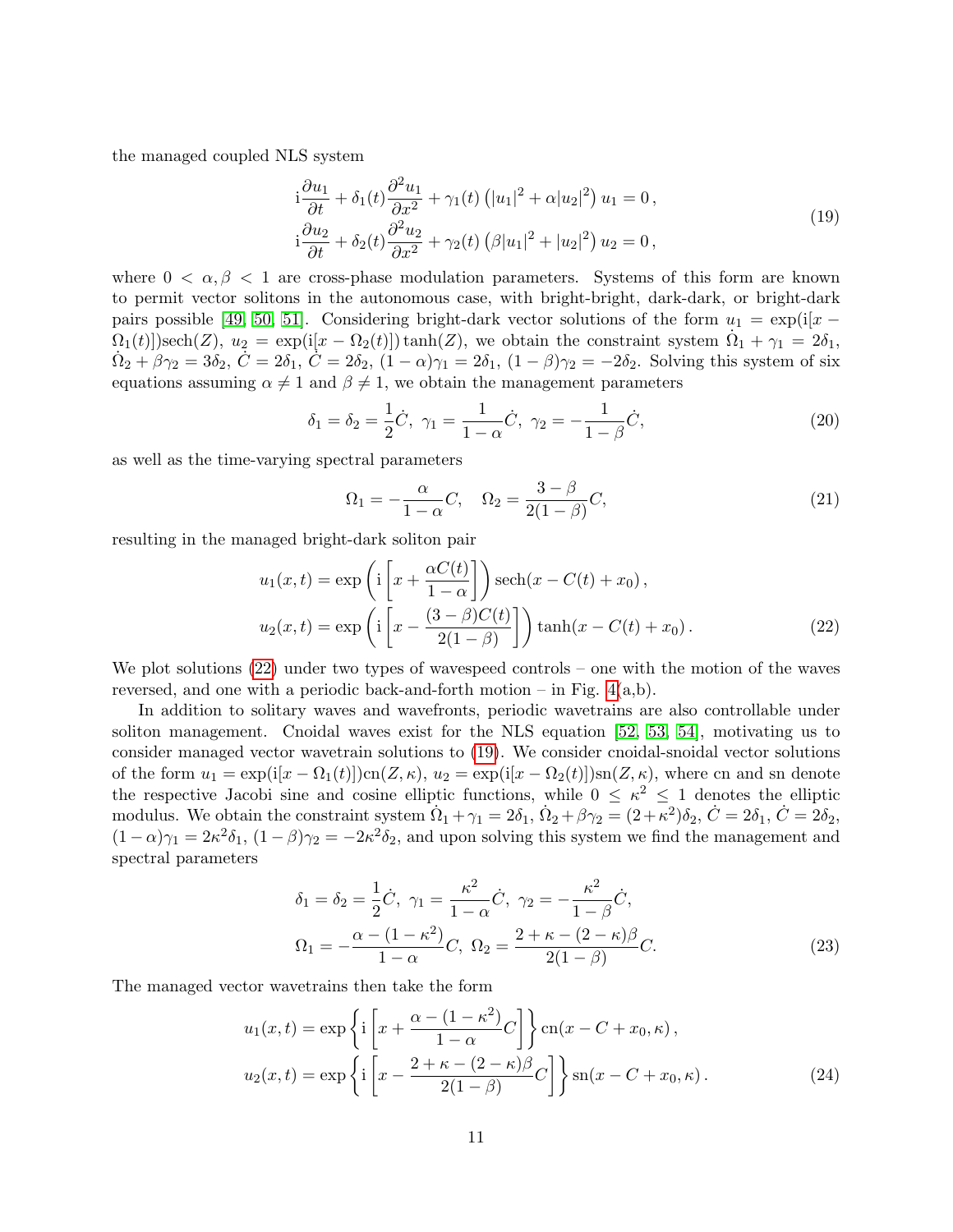

<span id="page-11-0"></span>Figure 4: (a,b) Managed bright-dark vector soliton solutions [\(22\)](#page-10-0) to the NLS system [\(19\)](#page-10-1). We plot the square modulus of  $u_1$  and  $u_2$ , assuming (a)  $C(t)$  takes the form [\(8\)](#page-4-0) with  $n = 2$ ,  $C_1(t) = t - T_1$ ,  $C_2 = -(t - T_1), T_1 = 10, X_1 = 0.01, x_0 = -15$  and (b)  $C(t) = -5 \sin(\pi t/5), x_0 = -10$ . (c) Managed cnoidal-snoidal wavetrain solution [\(24\)](#page-10-2) using  $C(t) = -2\sin(\pi t/5)$ ,  $x_0 = -10$ . Colors are as indicated in Fig. [1.](#page-6-0)

When  $\kappa = 1$ , the solutions [\(24\)](#page-10-2) reduce to [\(22\)](#page-10-0). When  $\alpha = \beta = 0$ , the solutions (24) reduce to the respective cnoidal and snoidal solutions of the scalar NLS equation. We plot the pair of solutions [\(24\)](#page-10-2) in Fig. [4\(](#page-11-0)c), choosing a management scheme which moves the wavetrains back and forth in a periodic manner.

# 5 Control of reaction-diffusion wavefronts

In addition to nonlinear wave equations, travelling waves are commonly studied in the context of reaction-diffusion systems. Unlike solitary waves having one or more discrete peaks, the most commonly encountered traveling waves in the reaction-diffusion setting are moving sigmoidal wavefronts which comprise heteroclinic connections between two constant states [\[10\]](#page-18-8). One such reactiondiffusion equation is the Fisher-KPP equation [\[8\]](#page-18-6), and a managed form of this equation reads

<span id="page-11-1"></span>
$$
\frac{\partial u}{\partial t} - \delta(t) \frac{\partial^2 u}{\partial x^2} - \gamma(t)u(1-u) = 0.
$$
\n(25)

The standard Fisher-KPP equation admits traveling wavefronts scaling like  $u \sim (1 + \exp(x - ct + x_0))^{-2}$ , as described in [\[55\]](#page-21-3). Assuming a similar type of solution for the non-autonomous equation [\(25\)](#page-11-1) and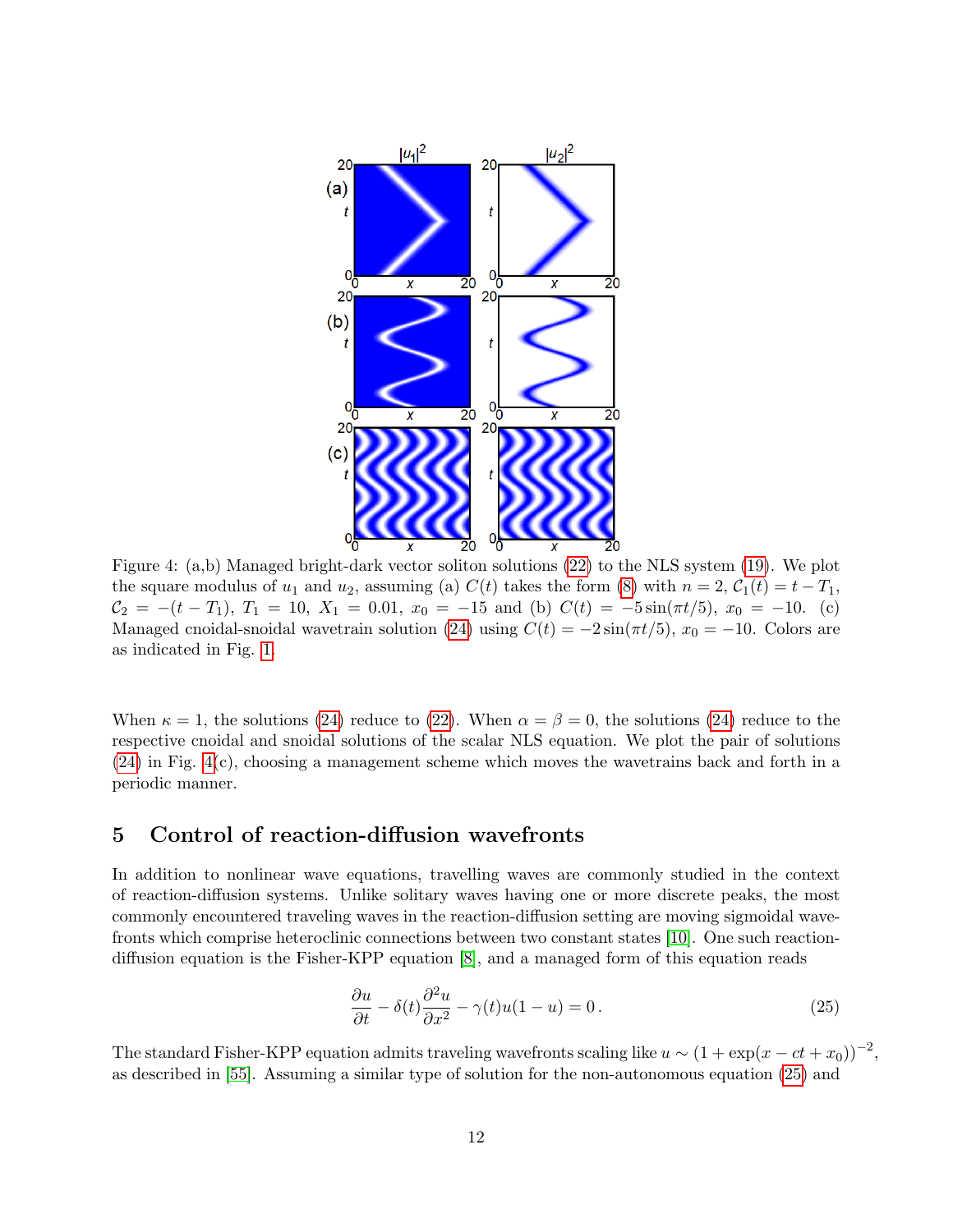placing this into [\(25\)](#page-11-1), we find that the constraint system [\(5\)](#page-2-3) takes the form  $4\delta(t) + \gamma(t) - 2\dot{C} = 0$ ,  $\gamma(t) - \delta(t) - C = 0$ . Therefore, choosing the management parameters

<span id="page-12-3"></span>
$$
\delta(t) = \frac{1}{5}\dot{C}(t), \quad \gamma(t) = \frac{6}{5}\dot{C}(t), \tag{26}
$$

the managed Fisher-KPP equation [\(25\)](#page-11-1) has the solution

<span id="page-12-0"></span>
$$
u(x,t) = (1 + \exp(x - C(t) + x_0))^{-2}.
$$
 (27)

We numerically simulate [\[56\]](#page-21-4) the managed Fisher-KPP equation [\(25\)](#page-11-1), and compare the resulting solutions with the exact solution [\(27\)](#page-12-0), in Fig. [5.](#page-13-0) We first choose a management technique which takes a traveling wavefront, stops it for a while, and then sends it along at the original wavespeed, and a second management technique which takes a traveling wavefront with wavespeed of 1 and gradually stops it after  $t \approx 27$ . Although [\(25\)](#page-11-1) is dissipative rather than conservative like the KdV equation [\(9\)](#page-5-1), the numerical simulations show excellent agreement with the corresponding exact solutions [\(27\)](#page-12-0), supporting our theoretical claim that waves are robust and stable under controlled motion via soliton management.

In addition to traveling wavefronts emerging from scalar reaction-diffusion systems, it is possible to apply wave management to systems of equations. To illustrate this, consider a managed form of the Lotka-Volterra competition model [\[57\]](#page-21-5)

<span id="page-12-1"></span>
$$
\frac{\partial u_1}{\partial t} - \delta_1(t) \frac{\partial^2 u_1}{\partial x^2} - \gamma_1(t) u_1 (1 - u_1 - \alpha u_2) = 0,
$$
  
\n
$$
\frac{\partial u_2}{\partial t} - \delta_2(t) \frac{\partial^2 u_2}{\partial x^2} - \gamma_2(t) u_1 (1 - \beta u_1 - u_2) = 0,
$$
\n(28)

which arises in the competition between different populations for the same resources or predatorprey interactions. Here  $\alpha$  and  $\beta$  are constants that are not equal to one. The autonomous form of [\(28\)](#page-12-1) is known to admit solutions of the form  $u_1 = (1 + \exp(x - c_0 t + x_0))^{-2}$  and  $u_2 = 1 - u_1$ (see [\[58,](#page-21-6) [59,](#page-21-7) [60\]](#page-21-8)), and this solution models the invasion of the habitat of one species by the other species (either  $u_1$  or  $u_2$  may be the invading species, depending upon the sign of the wavespeed  $c_0$ ). Making a similar assumption on the form of a solution pair for the non-autonomous managed case by replacing  $c_0t$  with  $C(t)$ , equation [\(28\)](#page-12-1) has a solution of the desired form when the constraint system [\(5\)](#page-2-3) takes the form

<span id="page-12-2"></span>
$$
\delta_1(t) - (1 - \alpha)\gamma_1(t) + \frac{\mathrm{d}C}{\mathrm{d}t} = 0,\tag{29a}
$$

$$
(1 - \alpha)\gamma_1(t) + 4\delta_1(t) - 2\frac{\mathrm{d}C}{\mathrm{d}t} = 0,\tag{29b}
$$

$$
\delta_2(t) + (1 - \beta)\gamma_2(t) + \frac{dC}{dt} = 0,
$$
\n(29c)

$$
(1 - \beta)\gamma_2(t) - 4\delta_2(t) + 2\frac{\mathrm{d}C}{\mathrm{d}t} = 0.
$$
 (29d)

Solving the constraint system [\(29\)](#page-12-2), the management parameters are found to be

$$
\delta_1(t) = \delta_2(t) = \frac{1}{5} \frac{dC}{dt}, \quad \gamma_1(t) = \frac{6}{5(1-\alpha)} \frac{dC}{dt}, \n\gamma_2(t) = -\frac{6}{5(1-\beta)} \frac{dC}{dt}.
$$
\n(30)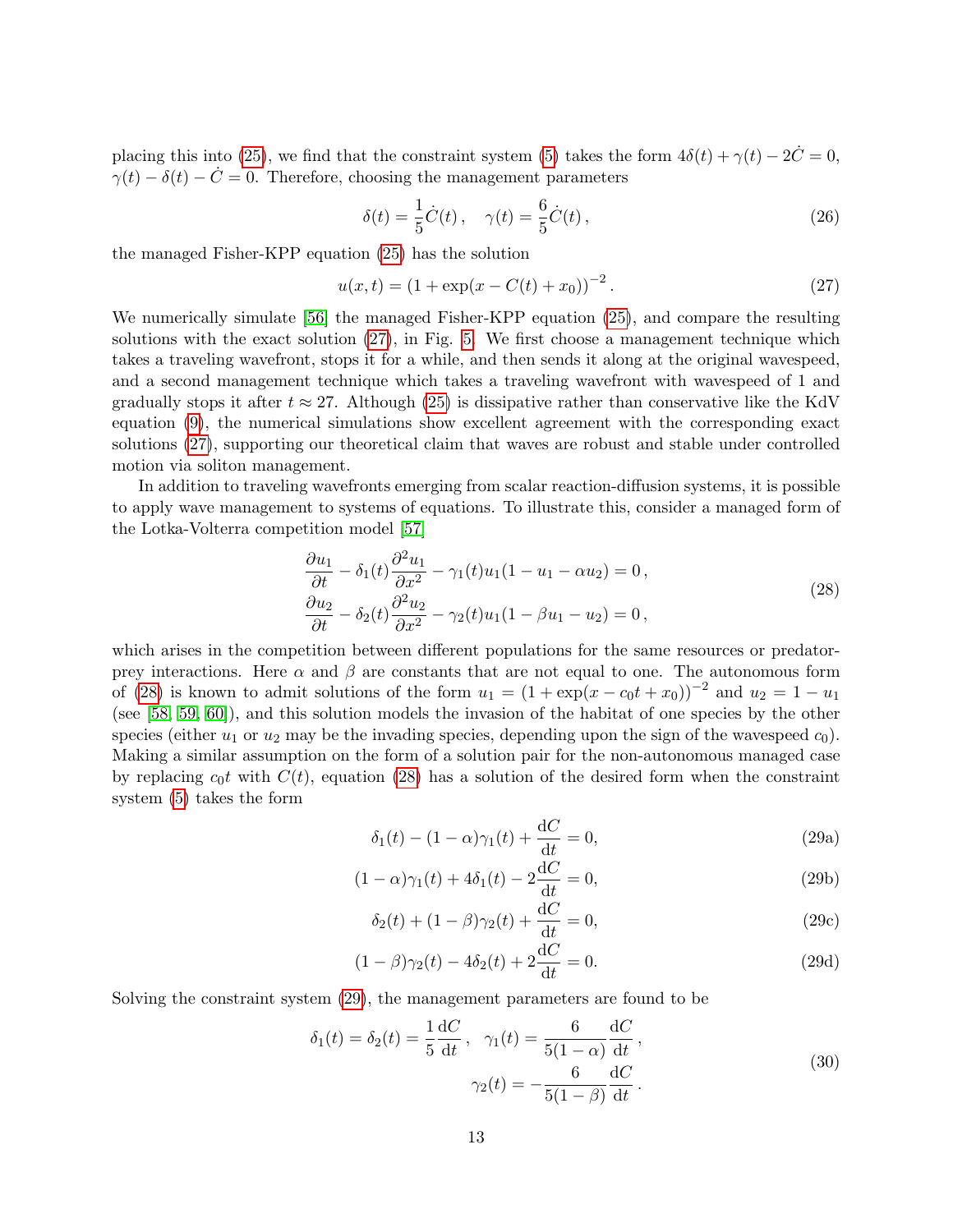

<span id="page-13-0"></span>Figure 5: Managed Fisher-KPP wavefronts for cases where the wave is slowed, stopped, and then sent on its way (top) or stopped and held stationary for all time (bottom). The left panels show the exact solution [\(27\)](#page-12-0) plotted over space and time. The right panels show both the exact solution [\(27\)](#page-12-0) and the numerical simulation at indicated times. In the top row, the wavefront is stopped for a while, before being sent along at the original wavespeed, with  $C(t) = \frac{1}{2} \int_0^t [2 - \tanh(\xi - 17) +$  $\tanh (\xi - 33) d\xi$  and management parameters [\(26\)](#page-12-3). In the bottom row, the wavefront is stopped and frozen in place for all remaining time, using the management parameters [\(26\)](#page-12-3) with  $C(t)$  = 1  $\frac{1}{2} \int_0^t [1 - \tanh(\xi - 27)] d\xi$ . Colors in left panels are as indicated in Fig. [1.](#page-6-0)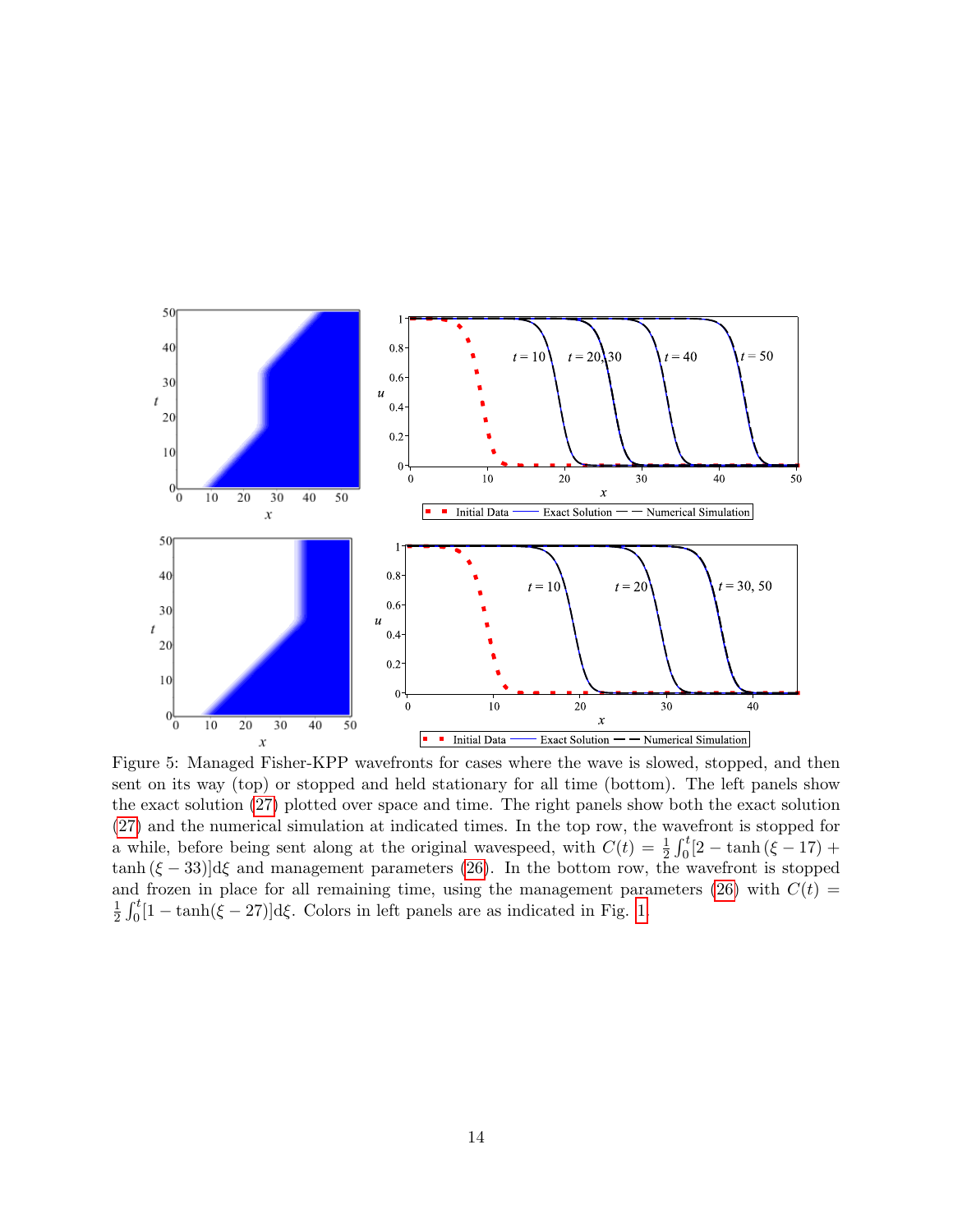The managed Lotka-Volterra competition model [\(28\)](#page-12-1) then has the exact solution

$$
u_1(x,t) = \frac{1}{(1 + \exp(x - C(t) + x_0))^2},
$$
  
\n
$$
u_2(x,t) = 1 - \frac{1}{(1 + \exp(x - C(t) + x_0))^2}.
$$
\n(31)

This kind of solution may be useful to model ecological interventions aimed at allowing populations to migrate through an ecosystem under climate change.

### 6 Control of the Benjamin-Bona-Mahony equation

All of the examples considered thus far result in constraint systems [\(5\)](#page-2-3) which yield management parameters which are proportional to  $\dot{C}$ , and one might think this is always the case. However, the situation changes if one or more of the operators  $L$  or  $N$  involve time derivatives. To illustrate this point, we consider the Benjamin-Bona-Mahony (BBM) equation [\[61\]](#page-21-9).

The managed form of the Benjamin-Bona-Mahony equation reads

<span id="page-14-0"></span>
$$
\frac{\partial u}{\partial t} - \delta(t) \frac{\partial^3 u}{\partial t \partial x^2} + \gamma(t)(1+u) \frac{\partial u}{\partial x} = 0.
$$
\n(32)

Motivated by exact solutions of [\[62\]](#page-21-10) for the autonomous form of the BBM equation, we assume  $U(Z) = \operatorname{sech}^{2}(Z)$ , finding that the system [\(5\)](#page-2-3) gives

$$
12\frac{dC}{dt}\delta(t) - \gamma(t) = 0, \quad (4\delta(t) - 1)\frac{dC}{dt} + \gamma(t) = 0.
$$
 (33)

Solving this system we obtain the management parameters

<span id="page-14-1"></span>
$$
\delta(t) = \frac{1}{16}, \quad \gamma(t) = \frac{3}{4} \frac{\mathrm{d}C}{\mathrm{d}t}.
$$
\n(34)

Therefore, [\(32\)](#page-14-0) has the soliton solution

$$
u(x,t) = sech2 (x - C(t) - x0),
$$
\n(35)

provided that the control parameters satisfy [\(34\)](#page-14-1). Unlike other cases, note that the soliton management term is constant, and only the nonlinearity management term evolves in time. This difference is due to the fact that the BBM equation involves a time derivative in the dispersion term. Despite this fundamental difference in the structure of the BBM equation, our control technique still applies.

#### <span id="page-14-3"></span>7 Linear versus nonlinear wave equations

Although the wave management technique is designed for the control of solitary waves or wavefronts in nonlinear equations, it is natural to wonder whether it can be used to control linear waves. To this end, consider the managed linear wave equation

<span id="page-14-2"></span>
$$
\frac{\partial^2 u}{\partial t^2} = \delta(t) \frac{\partial^2 u}{\partial x^2},\tag{36}
$$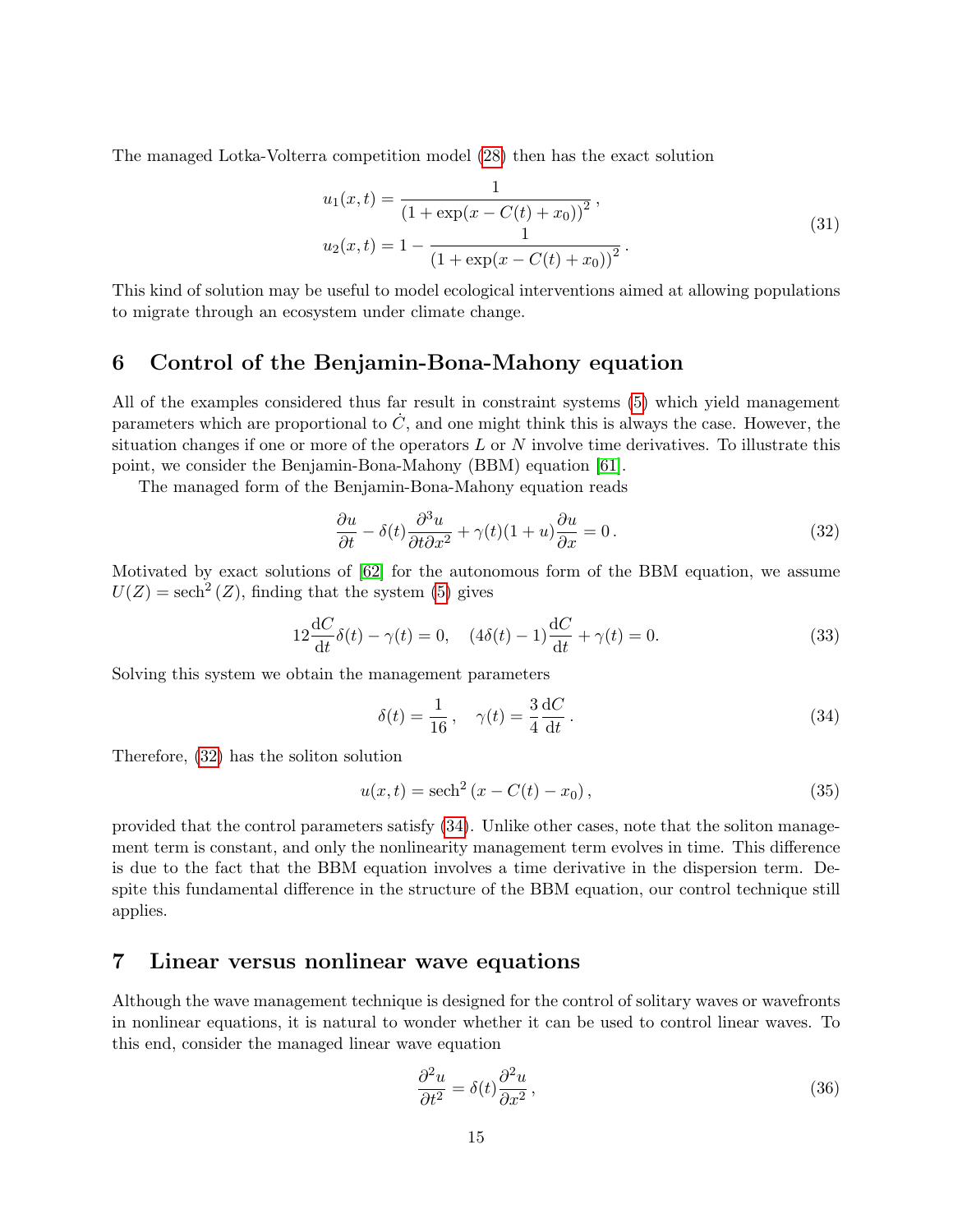subject to the initial data

<span id="page-15-1"></span>
$$
u = f(x)
$$
 and  $\frac{\partial u}{\partial t} = g(x)$  at  $t = 0$ . (37)

Although the problem [\(36\)](#page-14-2) may look superficially distinct from a PDE of the form [\(3\)](#page-2-2), note that we may always write [\(36\)](#page-14-2) as the system

$$
\frac{\partial u}{\partial t} = v \quad \text{and} \quad \frac{\partial v}{\partial t} = \delta(t) \frac{\partial^2 u}{\partial x^2}.
$$
 (38)

In particular, this means that scalar equations with more than one time derivative still fall under the control framework of Section [2.](#page-2-5)

The standard linear wave equation on R admits waves of the form  $U(x \pm ct)$  for generic envelope U. The functional form of U is then determined by the initial data. If we assume a solution  $u = U(x - C(t)) = U(Z)$ , we find

<span id="page-15-0"></span>
$$
\left\{ \left( \frac{\mathrm{d}C}{\mathrm{d}t} \right)^2 - \delta(t) \right\} \frac{\mathrm{d}^2 U}{\mathrm{d}Z^2} - \frac{\mathrm{d}^2 C}{\mathrm{d}t^2} \frac{\mathrm{d}U}{\mathrm{d}Z} = 0 \,. \tag{39}
$$

Even if we choose  $\delta(t) = \left(\frac{\mathrm{d}C}{\mathrm{d}t}\right)$  $\frac{dC}{dt}$ <sup>2</sup>, the second term persists and hence the only possibility is either  $U =$ constant or  $C(t)$  is a linear function (which is just the standard case of a constant wavespeed c,  $C(t) = ct$ ). As such, the standard linear wave equation is not controllable under wave management.

From [\(39\)](#page-15-0) it is clear that [\(36\)](#page-14-2) does not have a sufficient number of degrees of freedom to allow us to manage the wavespeed: Although it has a dispersion term, it lacks a loss/gain type term. Consider, then, the dissipative wave equation

<span id="page-15-2"></span>
$$
\frac{\partial^2 u}{\partial t^2} + \gamma(t) \frac{\partial u}{\partial t} = \delta(t) \frac{\partial^2 u}{\partial x^2},\tag{40}
$$

subject again to the initial data [\(37\)](#page-15-1). Here  $\gamma(t)$  plays the role of a loss or gain parameter, resulting in a de-amplification  $(\gamma(t) > 0)$  or amplification  $(\gamma(t) < 0)$  of a travelling wave in the autonomous setting. Assuming solutions of the form  $u(x,t) = U(x \pm C(t))$ , the constraint system [\(5\)](#page-2-3) takes the from

<span id="page-15-4"></span>
$$
\left(\frac{\mathrm{d}C}{\mathrm{d}t}\right)^2 - \delta(t) = 0, \quad \frac{\mathrm{d}^2C}{\mathrm{d}t^2} + \gamma(t)\frac{\mathrm{d}C}{\mathrm{d}t} = 0.
$$
\n(41)

Choosing management parameters

<span id="page-15-3"></span>
$$
\delta(t) = \left(\frac{\mathrm{d}C}{\mathrm{d}t}\right)^2, \quad \gamma(t) = -\frac{\mathrm{d}}{\mathrm{d}t} \log \left|\frac{\mathrm{d}C}{\mathrm{d}t}\right|,\tag{42}
$$

we have that any  $u(x,t) = U(x \pm C(t))$  is a solution of the PDE [\(40\)](#page-15-2). The solution of (40) then takes the form  $u(x,t) = U_-(x - C(t)) + U_+(x + C(t))$ . Taking into account the initial data [\(37\)](#page-15-1), from d'Alembert's formula we have the exact solution to [\(40\)](#page-15-2):

$$
u(x,t) = \frac{f(x - C(t)) + f(x + C(t))}{2} + \frac{1}{2} \left(\frac{dC}{dt}(0)\right)^{-1} \int_{x - C(t)}^{x + C(t)} g(\xi) d\xi.
$$
 (43)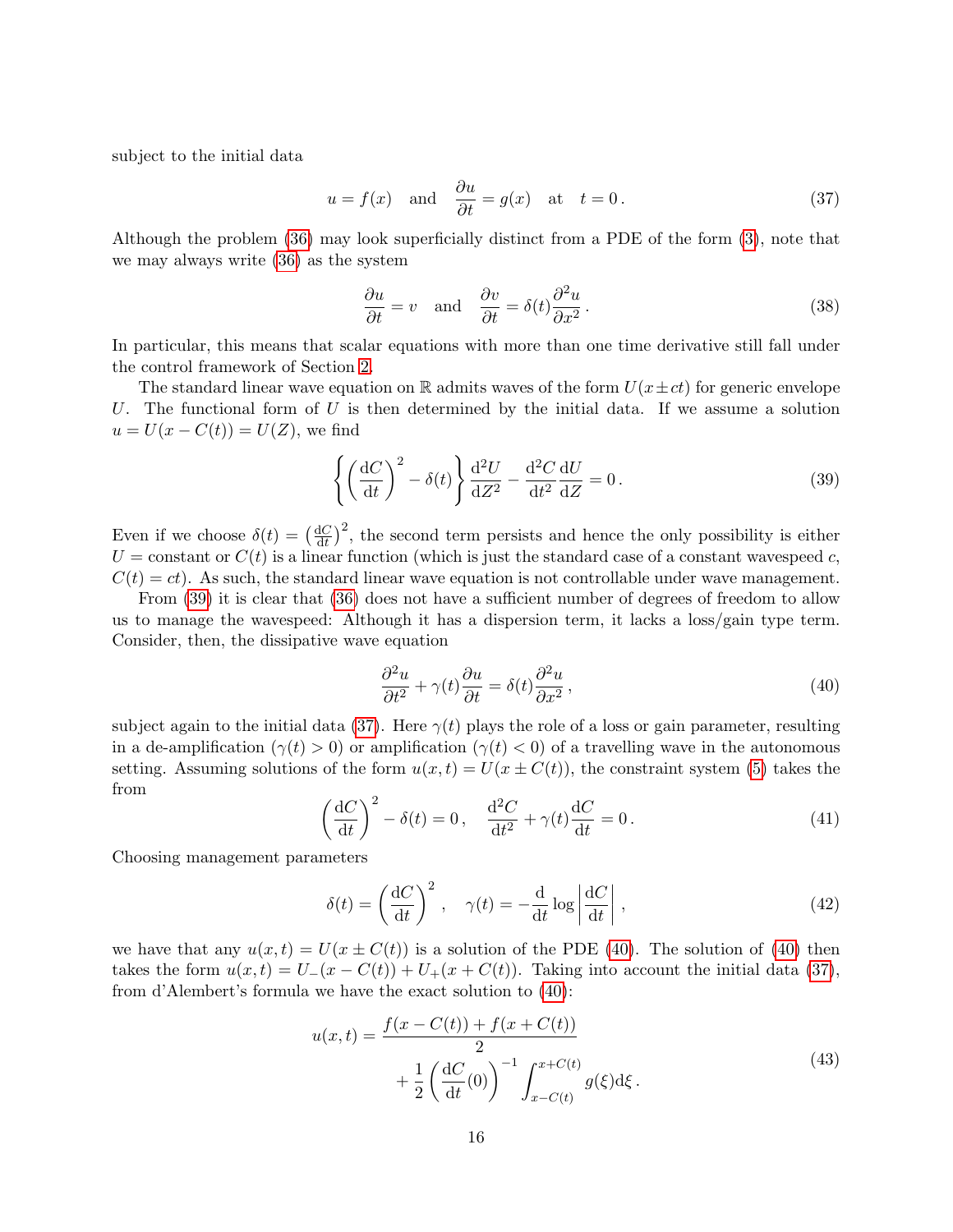Although the wave equation [\(40\)](#page-15-2) is linear, the wave management works since there is both a dispersion and a loss/gain term. The fact that both of these terms are linear does not preclude application of wave management. Note that the parameter  $\gamma(t)$  is only present when the wavespeed is changing. On time intervals when the wavespeed is constant, we have from [\(42\)](#page-15-3) that  $\gamma(t) \equiv 0$ . Therefore, this dissipative control term is only present when one is actively adjusting the motion of a wave, with the term vanishing when the wave is no longer being controlled.

## 8 Nonlinear Klein-Gordon equations

Motivated by the dissipative linear wave equation in Section [7,](#page-14-3) we will now show how to control the motion of a nonlinear form of this equation, namely a nonlinear Klein-Gordon equation [\[63,](#page-21-11) [64,](#page-21-12) [65\]](#page-22-0). Dissipative nonlinear Klein-Gordon equations have recently been linked to emergent spatial structure, including waves and patterns [\[66,](#page-22-1) [67\]](#page-22-2). To this end, we consider a dissipative analogue of the Klein-Gordon equation with cubic nonlinearity,

<span id="page-16-1"></span>
$$
\frac{\partial^2 u}{\partial t^2} = \delta(t)\frac{\partial^2 u}{\partial x^2} + \gamma(t)\left\{u - 2u^3 - \frac{\partial u}{\partial t}\right\}.
$$
\n(44)

Here we have included a time derivative in the operator  $N[u]$ . We will consider a solution of the form of the solitary wave  $u(x,t) = U(Z) = \operatorname{sech}(Z)$ , with the system [\(5\)](#page-2-3) then found to be

<span id="page-16-0"></span>
$$
\left(\frac{\mathrm{d}C}{\mathrm{d}t}\right)^2 - \delta(t) - \gamma(t) = 0, \quad \frac{\mathrm{d}^2C}{\mathrm{d}t^2} + \gamma(t)\frac{\mathrm{d}C}{\mathrm{d}t} = 0.
$$
\n(45)

Note that the constraint system [\(45\)](#page-16-0) is very similar to the constraint system for the linear dissipative wave equation [\(41\)](#page-15-4), with the difference being that the dispersion term  $\delta(t)$  is now coupled to the loss/gain term  $\gamma(t)$  due to the nonlinearity in [\(44\)](#page-16-1). Choosing management parameters

$$
\delta(t) = \left(\frac{\mathrm{d}C}{\mathrm{d}t}\right)^2 + \frac{\mathrm{d}}{\mathrm{d}t}\log\left|\frac{\mathrm{d}C}{\mathrm{d}t}\right|, \quad \gamma(t) = -\frac{\mathrm{d}}{\mathrm{d}t}\log\left|\frac{\mathrm{d}C}{\mathrm{d}t}\right|,\tag{46}
$$

we have that the solitary wave

$$
u(x,t) = \operatorname{sech}\left(x - C(t) - x_0\right) \tag{47}
$$

is a solution to the managed form of the dissipative Klein-Gordon equation [\(44\)](#page-16-1). As was true for the linear wave equation, here the control parameter  $\gamma(t)$  is zero when the wave motion is not being actively controlled. We have grouped the nonlinear terms with the first time derivative, as well, and this means that the nonlinear terms play no role unless the wave motion is being changed. Of course, one could very easily change the problem to include two parameters, say  $\gamma_1(t)$ multiplying the nonlinearity and  $\gamma_2(t)$  controlling the first time derivative. In this case, we will obtain a constraint equation for  $\gamma_2(t)$  (which will take the form of the second equation in [\(45\)](#page-16-0)) and a separate equation linking  $\delta(t)$  and  $\gamma_1(t)$ . The latter of these can be solved for one of  $\delta(t)$  or  $\gamma_1(t)$ , with the other remaining a free parameter to be used for other means (for instance, for changing the shape of the solitary wave, if that is desirable).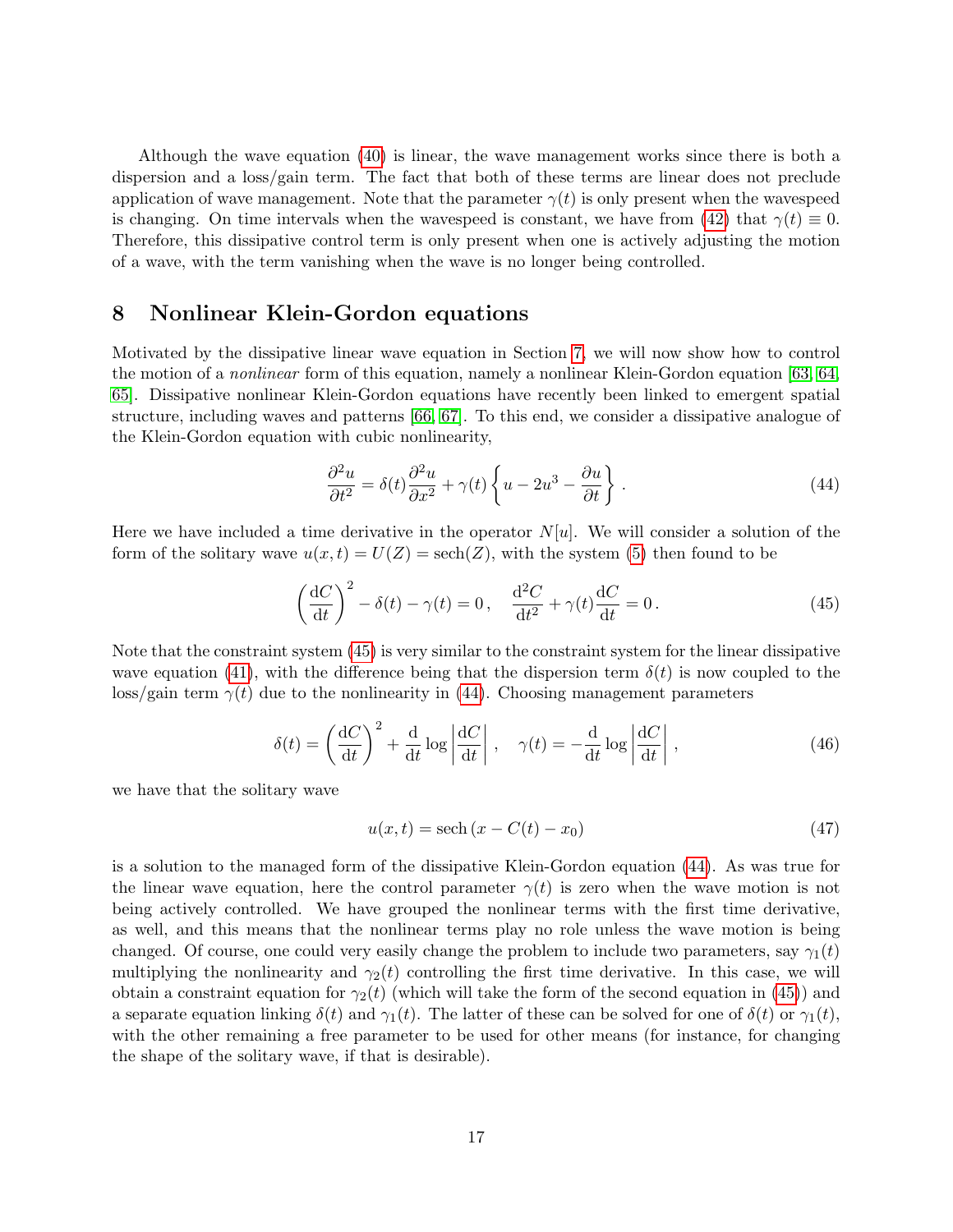# 9 Discussion

We have described a method for controlling the motion (speed and direction) of a nonlinear wave – while keeping its shape or structure unchanged – through a form of soliton management. While dispersion management and soliton management have seen a number of applications over the last three decades, standard applications often distort the wave envelope in some manner. Our approach to soliton management keeps the wave envelope unchanged, and hence preserves adiabaticity. In light of the analysis and examples provided, this form of soliton management appears to be a generic, useful, and relatively straightforward strategy for controlling the motion of a traveling wave as desired.

Any method will have limitations, and soliton management is no different. To successfully apply wave management, one or both of the dispersion and loss/gain terms should be controllable in time, and such controllability will depend upon the specific physical system under consideration. This restriction is common to all implementations of soliton management, not only our approach. Although this potential lack of controllability will limit some experimental implementations, there are still many applications lending themselves to this manner of dispersion or loss/gain control, including examples in optics, atomic physics, condensed matter physics, and problems involving heat and mass transfer. Many of these systems are modeled using integrable or conditionally integrable (integrable only for certain parameter sets) systems. Indeed, all integrable or conditionally integrable systems have this restrictive property; they all require very precise parameters for a given nonlinear wave to exist. Therefore, we do not view the fact that the management parameters need to satisfy the constraint system [\(5\)](#page-2-3) as particularly limiting relative to standard approaches for finding solitary waves in integrable or conditionally integrable systems. The specific examples included herein are but a small sample of what is possible, and we expect that the method will work well for many integrable systems.

Our application of soliton management is relevant to waves moving along one direction, with wave coordinate  $\mathbf{k} \cdot \mathbf{x} - C(t)$ . This is the geometric configuration that the vast majority of solitary waves and wavefronts satisfy. Waves that are fundamentally higher dimensional are also possible, appearing in a variety of applications, although exact solutions do not tend to exist due to a typical lack of integrability in more than one space dimensions. Still, in addition to numerical simulations, there are a variety of methods, such as the variational approximation, which are used to study these systems. It would be a worthwhile topic for future work to extend the philosophy of the present paper in order to develop tools for the manipulation and control of higher-dimensional waves which preserve the structure of said waves. In theory, one could use a variational approximation in place of an exact solution, and apply our method while ensuring that the envelope of the variational approximation was unchanged in time. Application of a time-varying potential to move a matter wave in a 2D or 3D atomic BEC was recently explored in [\[25\]](#page-19-7), where it was commented that one must be careful with this motion to preserve adiabaticity. A control method ensuring that such a matter wave can be moved, while preserving adiabaticity of the BEC ground state, will be considered in future work.

# References

<span id="page-17-0"></span>[1] J. l. R. d'Alembert, Recherches sur la courbe que forme une corde tendue mise en vibration, Histoire de l'académie royale des sciences et belles lettres de Berlin 3 (1747) 214–219.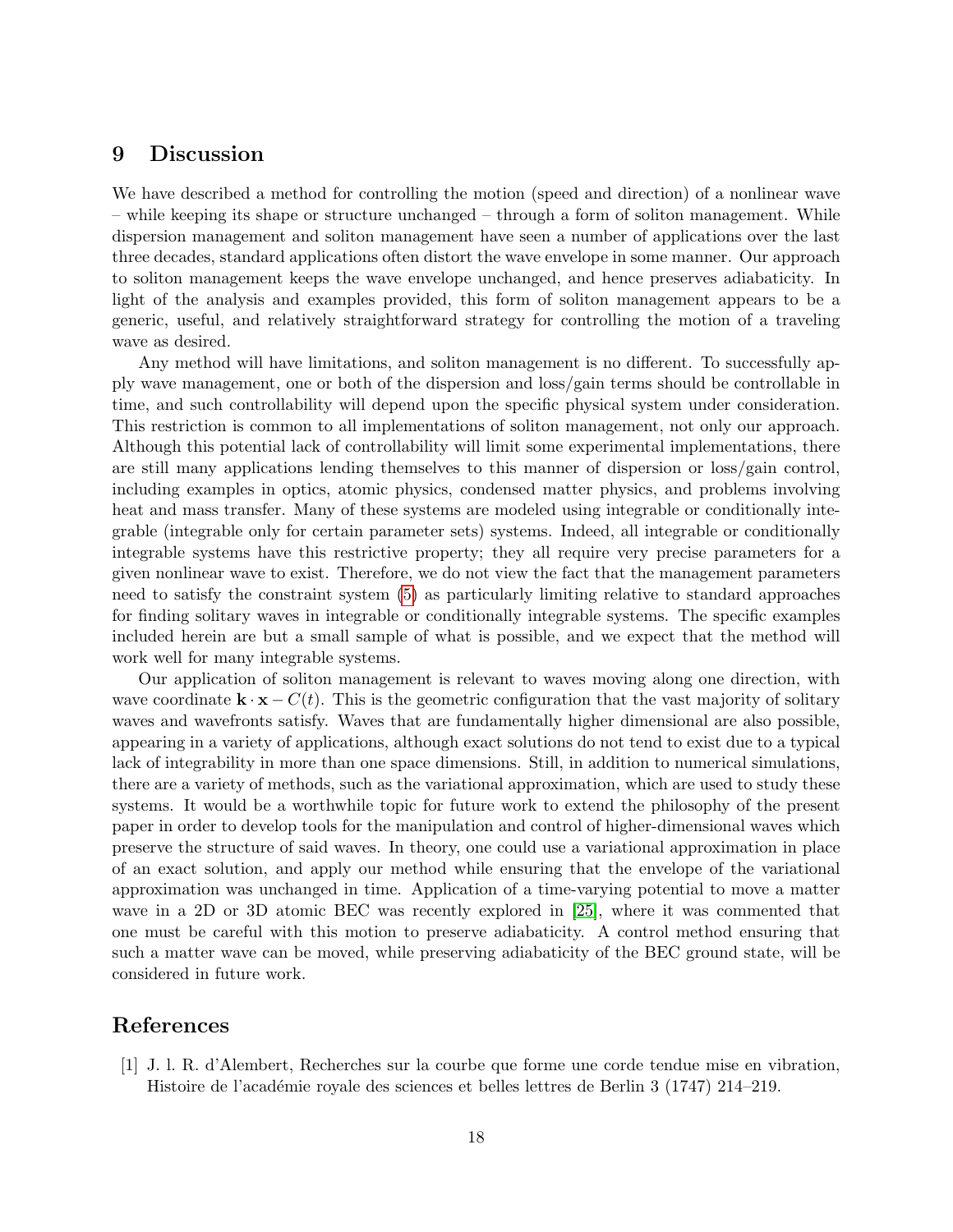- <span id="page-18-0"></span>[2] J. l. R. d'Alembert, Suite des recherches sur la courbe que forme une corde tendu¨e, mise en vibration, Histoire de l'académie royale des sciences et belles lettres de Berlin 3 (1747) 220–249.
- <span id="page-18-1"></span>[3] J. S. Russell, Report on Waves: Made to the Meetings of the British Association in 1842-43, Richard and John Edward Taylor, 1845.
- <span id="page-18-2"></span>[4] L. Rayleigh, On waves, Philosophical Magazine 1 (1876) 257–259.
- <span id="page-18-3"></span>[5] J. Boussinesq, Essai sur la th´eorie des eaux courantes, Memoires presentes par divers savants a l'Academie des Sciences, 1877.
- <span id="page-18-4"></span>[6] D. J. Korteweg, G. De Vries, On the change of form of long waves advancing in a rectangular canal, and on a new type of long stationary waves, The London, Edinburgh, and Dublin Philosophical Magazine and Journal of Science 39 (240) (1895) 422–443.
- <span id="page-18-5"></span>[7] A. Scott, Encyclopedia of nonlinear science, Routledge, 2006.
- <span id="page-18-6"></span>[8] R. A. Fisher, The wave of advance of advantageous genes, Annals of Eugenics 7 (4) (1937) 355–369.
- <span id="page-18-7"></span>[9] A. Kolmogorov, I. Petrovskii, N. Piskunov, A study of the diffusion equation with increase in the amount of substance, and its application to a biological problem, Bull. Moscow Univ., Math. Mech. 1 (1937) 1–25.
- <span id="page-18-8"></span>[10] P. Grindrod, The theory and applications of reaction-diffusion equations: patterns and waves, Clarendon Press, 1996.
- <span id="page-18-9"></span>[11] T. A. Vieira, M. R. Gesualdi, M. Zamboni-Rached, E. Recami, Production of dynamic frozen waves: controlling shape, location (and speed) of diffraction-resistant beams, Optics Letters 40 (24) (2015) 5834–5837.
- <span id="page-18-10"></span>[12] K. A. Richardson, S. J. Schiff, B. J. Gluckman, Control of traveling waves in the mammalian cortex, Physical Review Letters 94 (2) (2005) 028103.
- <span id="page-18-11"></span>[13] T. Litschel, M. M. Norton, V. Tserunyan, S. Fraden, Engineering reaction–diffusion networks with properties of neural tissue, Lab on a Chip  $18(5)(2018)$  714–722.
- <span id="page-18-12"></span>[14] C. Liu, Z. Dutton, C. H. Behroozi, L. V. Hau, Observation of coherent optical information storage in an atomic medium using halted light pulses, Nature 409 (6819) (2001) 490–493.
- <span id="page-18-13"></span>[15] G. Heinze, C. Hubrich, T. Halfmann, Stopped light and image storage by electromagnetically induced transparency up to the regime of one minute, Physical Review Letters 111 (3) (2013) 033601.
- <span id="page-18-14"></span>[16] J. L. Everett, G. T. Campbell, Y.-W. Cho, P. Vernaz-Gris, D. B. Higginbottom, O. Pinel, N. P. Robins, P. K. Lam, B. C. Buchler, Dynamical observations of self-stabilizing stationary light, Nature Physics 13 (1) (2017) 68–73.
- <span id="page-18-15"></span>[17] T. Lakoba, J. Yang, D. Kaup, B. Malomed, Conditions for stationary pulse propagation in the strong dispersion management regime, Optics Communications 149 (4) (1998) 366–375.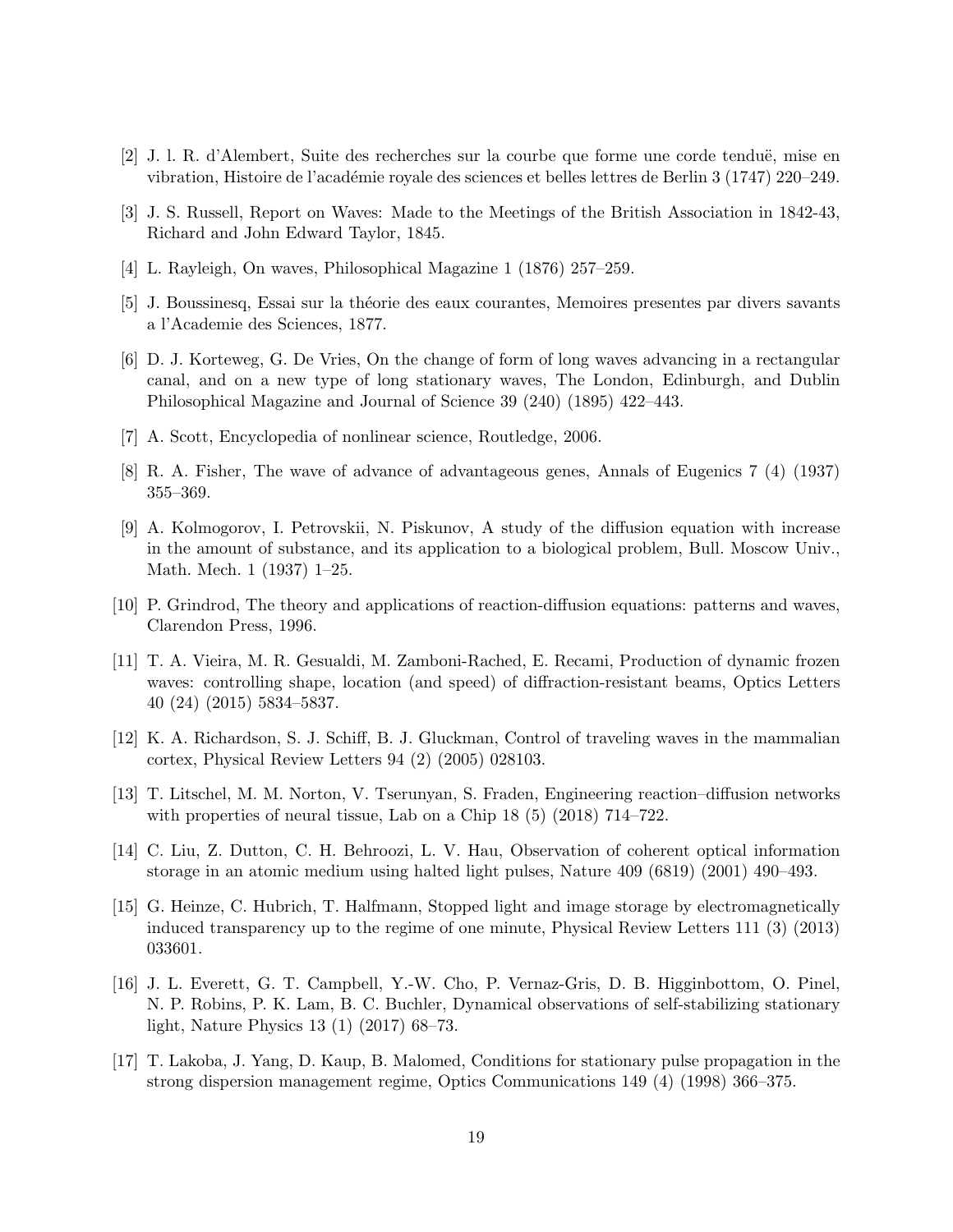- <span id="page-19-0"></span>[18] M. J. Ablowitz, G. Biondini, Multiscale pulse dynamics in communication systems with strong dispersion management, Optics Letters 23 (21) (1998) 1668–1670.
- <span id="page-19-1"></span>[19] A. Biswas, Dispersion-managed solitons in optical fibres, Journal of Optics A: Pure and Applied Optics 4 (1) (2001) 84.
- <span id="page-19-2"></span>[20] B. Eiermann, P. Treutlein, T. Anker, M. Albiez, M. Taglieber, K.-P. Marzlin, M. Oberthaler, Dispersion management for atomic matter waves, Physical Review Letters 91 (6) (2003) 060402.
- <span id="page-19-3"></span>[21] P. Kevrekidis, G. Theocharis, D. Frantzeskakis, B. A. Malomed, Feshbach resonance management for Bose-Einstein condensates, Physical Review Letters 90 (23) (2003) 230401.
- <span id="page-19-4"></span>[22] E. Kengne, W.-M. Liu, B. A. Malomed, Spatiotemporal engineering of matter-wave solitons in bose–einstein condensates, Physics Reports 899 (2021) 1–62.
- <span id="page-19-5"></span>[23] T. Gustavson, A. Chikkatur, A. Leanhardt, A. Görlitz, S. Gupta, D. Pritchard, W. Ketterle, Transport of bose-einstein condensates with optical tweezers, Physical Review Letters 88 (2) (2001) 020401.
- <span id="page-19-6"></span>[24] V. Boyer, R. Godun, G. Smirne, D. Cassettari, C. Chandrashekar, A. Deb, Z. Laczik, C. Foot, Dynamic manipulation of bose-einstein condensates with a spatial light modulator, Physical Review A 73 (3) (2006) 031402.
- <span id="page-19-7"></span>[25] R. A. Van Gorder, Time-varying Bose–Einstein condensates, Proceedings of the Royal Society A 477 (2254) (2021) 20210443.
- <span id="page-19-8"></span>[26] J.-F. Schaff, P. Capuzzi, G. Labeyrie, P. Vignolo, Shortcuts to adiabaticity for trapped ultracold gases, New Journal of Physics 13 (11) (2011) 113017.
- <span id="page-19-9"></span>[27] S. Arrhenius, Über die reaktionsgeschwindigkeit bei der inversion von rohrzucker durch säuren, Zeitschrift für physikalische Chemie  $4(1)(1889)$  226–248.
- <span id="page-19-10"></span>[28] A. D. McNaught, A. Wilkinson, et al., Compendium of Chemical Terminology, Vol. 1669, Blackwell Science Oxford, 1997.
- <span id="page-19-11"></span>[29] J. O. Hirschfelder, C. F. Curtiss, R. B. Bird, M. G. Mayer, Molecular theory of gases and liquids, Vol. 165, Wiley New York, 1964.
- <span id="page-19-12"></span>[30] I. Mostinsky, "Diffusion coefficient", in: International Encyclopedia of Heat & Mass Transfer, Hewitt, G.F., Shires, G.L. and Polezhaev, Y.V. (eds.), Vol. 10, CRC Press, Florida, USA, 1996.
- <span id="page-19-13"></span>[31] L. K. Forbes, Thermal solitons: travelling waves in combustion, Proceedings of the Royal Society A 469 (2150) (2013) 20120587.
- <span id="page-19-14"></span>[32] R. A. Van Gorder, Influence of temperature on Turing pattern formation, Proceedings of the Royal Society A 476 (2240) (2020) 20200356.
- <span id="page-19-15"></span>[33] B. A. Malomed, Soliton management in periodic systems, Springer Science & Business Media, 2006.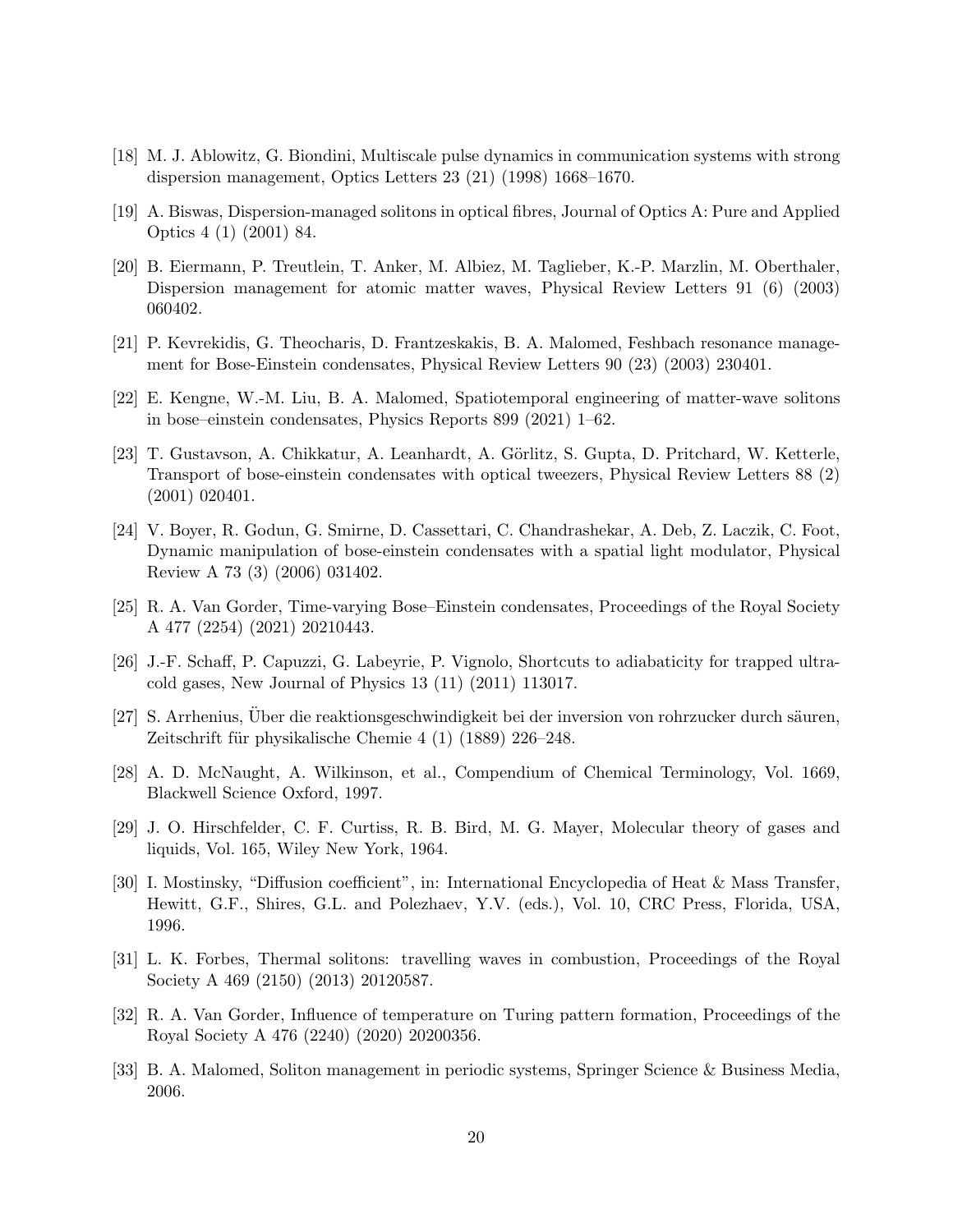- <span id="page-20-0"></span>[34] V. N. Serkin, A. Hasegawa, Novel soliton solutions of the nonlinear Schrödinger equation model, Physical Review Letters 85 (21) (2000) 4502.
- <span id="page-20-1"></span>[35] V. N. Serkin, A. Hasegawa, Exactly integrable nonlinear Schrödinger equation models with varying dispersion, nonlinearity and gain: application for soliton dispersion, IEEE Journal of selected topics in Quantum Electronics 8 (3) (2002) 418–431.
- <span id="page-20-2"></span>[36] V. Zharnitsky, E. Grenier, C. K. Jones, S. K. Turitsyn, Stabilizing effects of dispersion management, Physica D: Nonlinear Phenomena 152 (2001) 794–817.
- <span id="page-20-3"></span>[37] Z.-Y. Sun, Y.-T. Gao, Y. Liu, X. Yu, Soliton management for a variable-coefficient modified korteweg–de vries equation, Physical Review E 84 (2) (2011) 026606.
- <span id="page-20-4"></span>[38] V. Serkin, A. Hasegawa, T. Belyaeva, Nonautonomous solitons in external potentials, Physical Review Letters 98 (7) (2007) 074102.
- <span id="page-20-5"></span>[39] R. A. Van Gorder, Perturbation theory for Bose–Einstein condensates on bounded space domains, Proceedings of the Royal Society A 476 (2243) (2020) 20200674.
- <span id="page-20-6"></span>[40] Z.-Y. Sun, Y.-T. Gao, X. Yu, Y. Liu, Amplification of nonautonomous solitons in the boseeinstein condensates and nonlinear optics, EPL (Europhysics Letters) 93 (4) (2011) 40004.
- <span id="page-20-7"></span>[41] K. Porsezian, R. Ganapathy, A. Hasegawa, V. N. Serkin, Nonautonomous soliton dispersion management, IEEE Journal of Quantum Electronics 45 (12) (2009) 1577–1583.
- <span id="page-20-8"></span>[42] L. W. Baines, R. A. Van Gorder, Soliton wave-speed management: Slowing, stopping, or reversing a solitary wave, Physical Review A 97 (6) (2018) 063814.
- <span id="page-20-9"></span>[43] P. G. Drazin, R. S. Johnson, Solitons: an introduction, Vol. 2, Cambridge University Press, 1989.
- <span id="page-20-10"></span>[44] N. Bottman, B. Deconinck, Kdv cnoidal waves are spectrally stable, Discrete and Continuous Dynamical Systems-Series A (DCDS-A) 25 (4) (2009) 1163.
- <span id="page-20-11"></span>[45] A. Ludu, J. P. Draayer, Patterns on liquid surfaces: cnoidal waves, compactons and scaling, Physica D: Nonlinear Phenomena 123 (1-4) (1998) 82–91.
- <span id="page-20-12"></span>[46] N. J. Zabusky, M. D. Kruskal, Interaction of "solitons" in a collisionless plasma and the recurrence of initial states, Physical Review Letters 15 (6) (1965) 240.
- <span id="page-20-13"></span>[47] C. S. Gardner, J. M. Greene, M. D. Kruskal, R. M. Miura, Method for solving the kortewegdevries equation, Physical Review Letters 19 (19) (1967) 1095.
- <span id="page-20-14"></span>[48] FlexPDE, PDE Solutions, inc., [http://www.](http://www) pdesolutions. com, 2017.
- <span id="page-20-15"></span>[49] C. Menyuk, Nonlinear pulse propagation in birefringent optical fibers, IEEE Journal of Quantum Electronics 23 (2) (1987) 174–176.
- <span id="page-20-16"></span>[50] Y. S. Kivshar, S. K. Turitsyn, Vector dark solitons, Optics Letters 18 (5) (1993) 337–339.
- <span id="page-20-17"></span>[51] J. Yang, Y. Tan, Fractal structure in the collision of vector solitons, Physical Review Letters 85 (17) (2000) 3624.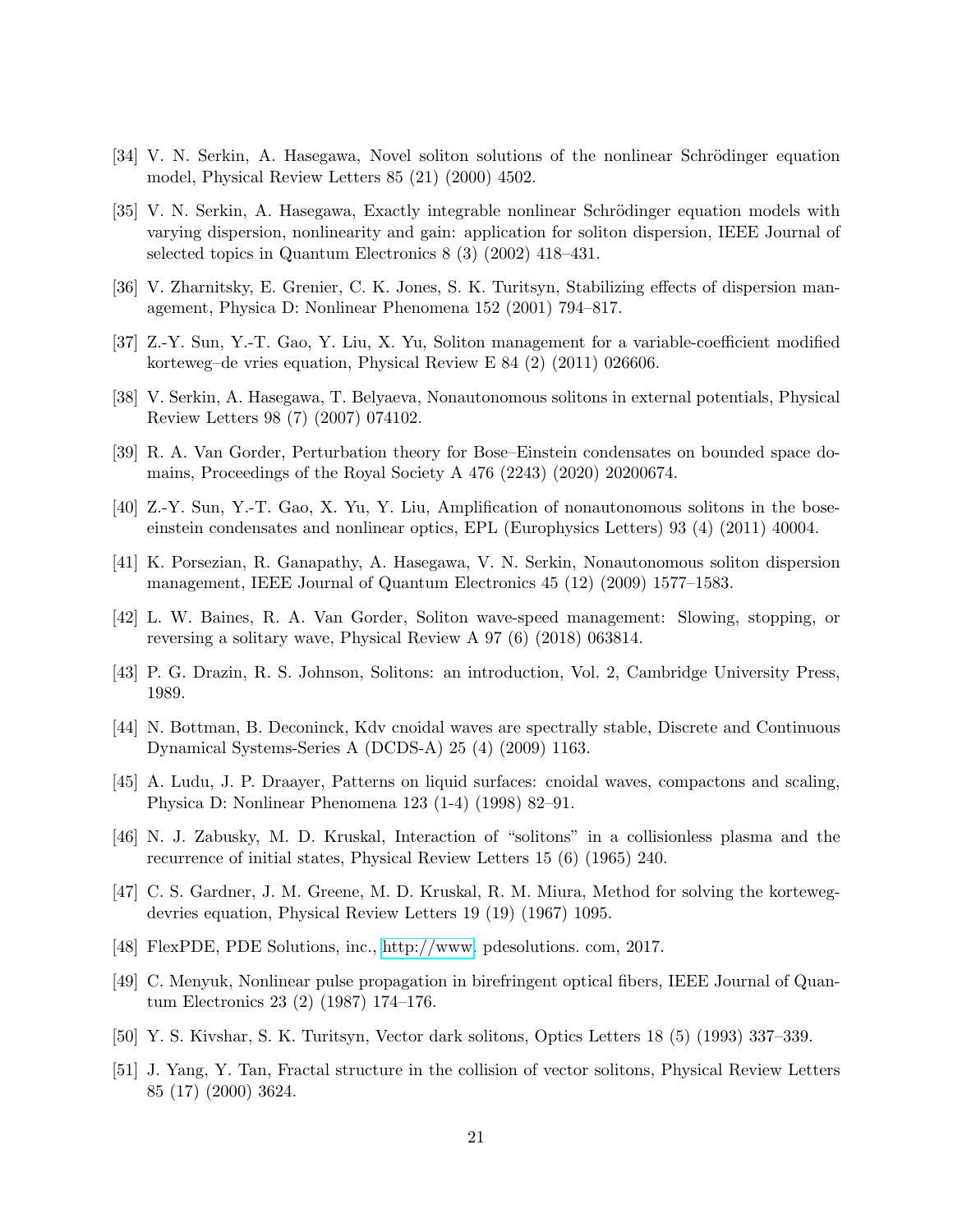- <span id="page-21-0"></span>[52] J. C. Bronski, L. D. Carr, B. Deconinck, J. N. Kutz, Bose-Einstein condensates in standing waves: The cubic nonlinear schrödinger equation with a periodic potential, Physical Review Letters 86 (8) (2001) 1402.
- <span id="page-21-1"></span>[53] K. Mallory, R. A. Van Gorder, Stationary solutions for the  $1+1$  nonlinear Schrödinger equation modeling repulsive Bose-Einstein condensates in small potentials, Physical Review E 88 (1) (2013) 013205.
- <span id="page-21-2"></span>[54] K. Mallory, R. A. Van Gorder, Stationary solutions for the  $2+1$  nonlinear Schrödinger equation modeling Bose-Einstein condensates in radial potentials, Physical Review E 90 (2) (2014) 023201.
- <span id="page-21-3"></span>[55] M. J. Ablowitz, A. Zeppetella, Explicit solutions of fisher's equation for a special wave speed, Bulletin of Mathematical Biology 41 (6) (1979) 835–840.
- <span id="page-21-4"></span>[56] We simulate [\(25\)](#page-11-1) using the Finite Element Method package FlexPDE [\[48\]](#page-20-14) which employs adaptive timestepping and mesh refinement in order to obtain solutions to within a desired error tolerance. We choose the space domain  $x \in [0, L]$ , taking  $L = 60$  and  $L = 50$ , respectively, for the top and bottom panels in [5.](#page-13-0) We choose Dirichlet boundary conditions  $u(0, t) = 1$  and  $u(L, t) = 0$  for all t. The simulations use 234 and 225 elements, respectively, ensuring a root-mean-square error of less than  $10^{-5}$  at all times. The initial condition is taken to be  $u(x,t) = (1 + \exp(x - 10))^{-2}$  for both simulations.
- <span id="page-21-5"></span>[57] A. Okubo, P. K. Maini, M. H. Williamson, J. D. Murray, On the spatial spread of the grey squirrel in britain, Proceedings of the Royal Society of London. B. Biological Sciences 238 (1291) (1989) 113–125.
- <span id="page-21-6"></span>[58] A. L. Krause, R. A. Van Gorder, A non-local cross-diffusion model of population dynamics II: Exact, approximate, and numerical traveling waves in single-and multi-species populations, Bulletin of Mathematical Biology 82 (8) (2020) 113.
- <span id="page-21-7"></span>[59] N. A. Kudryashov, A. S. Zakharchenko, Analytical properties and exact solutions of the Lotka– Volterra competition system, Applied Mathematics and Computation 254 (2015) 219–228.
- <span id="page-21-8"></span>[60] Y. Morita, K. Tachibana, An entire solution to the Lotka–Volterra competition-diffusion equations, SIAM Journal on Mathematical Analysis 40 (6) (2009) 2217–2240.
- <span id="page-21-9"></span>[61] T. B. Benjamin, J. L. Bona, J. J. Mahony, Model equations for long waves in nonlinear dispersive systems, Philosophical Transactions of the Royal Society of London. Series A, Mathematical and Physical Sciences 272 (1220) (1972) 47–78.
- <span id="page-21-10"></span>[62] P. J. Olver, Euler operators and conservation laws of the bbm equation, Mathematical Proceedings of the Cambridge Philosophical Society 85 (1) (1979) 143–160.
- <span id="page-21-11"></span>[63] A. C. Scott, A nonlinear klein-gordon equation, American Journal of Physics 37 (1) (1969) 52–61.
- <span id="page-21-12"></span>[64] C. S. Morawetz, Time decay for the nonlinear klein-gordon equation, Proceedings of the Royal Society of London. Series A. Mathematical and Physical Sciences 306 (1486) (1968) 291–296.